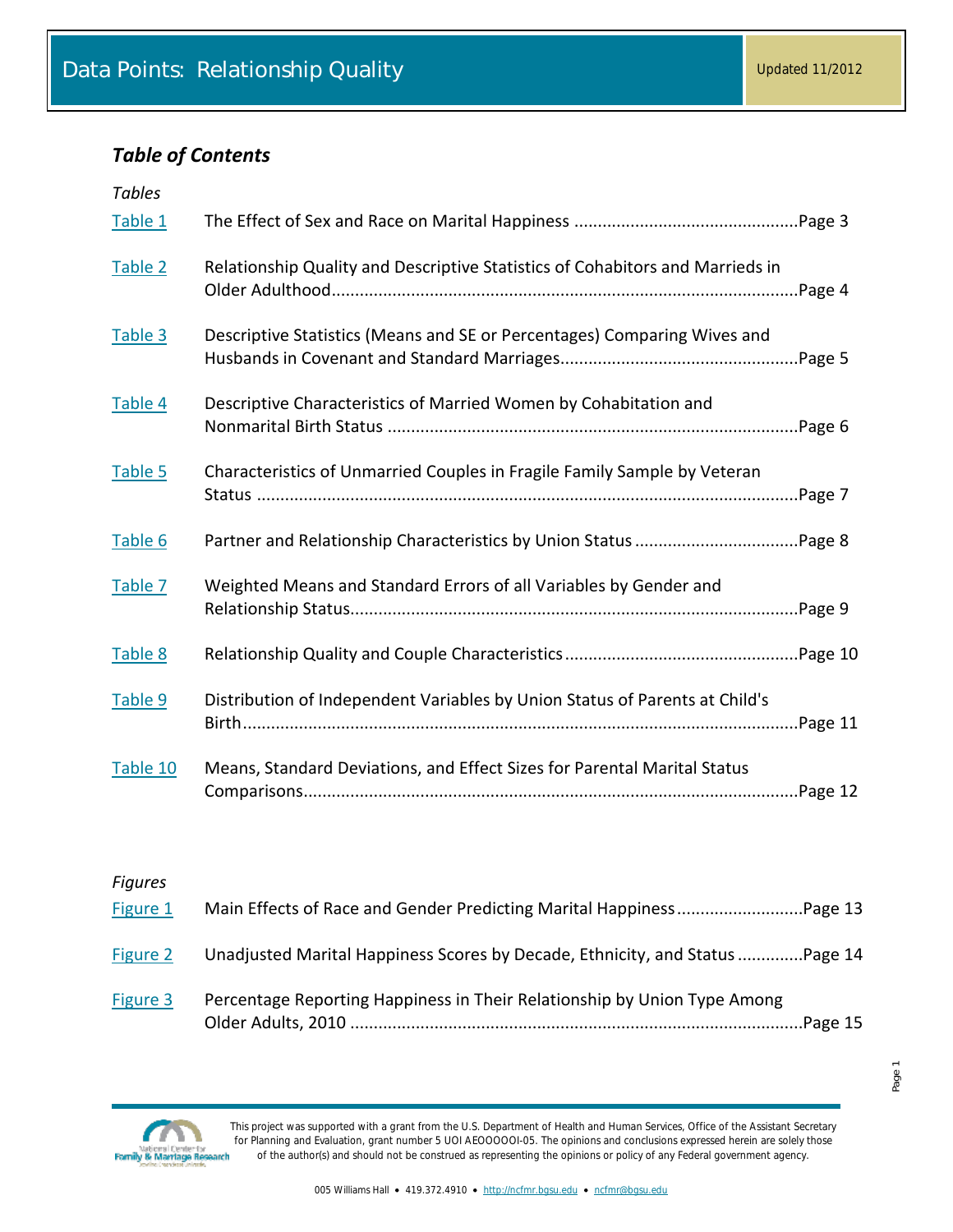| Figure 4  | Percentage Reporting Partner Criticizes by Union Type Among Older Adults,           |
|-----------|-------------------------------------------------------------------------------------|
| Figure 5  | Percentage Reporting Partner is Demanding by Union Type Among Older Adults,         |
| Figure 6  | Marital Instability of Wives and Husbands in Standard and Covenant                  |
| Figure 7  | Marital Happiness of Wives and Husbands in Standard and Covenant                    |
| Figure 8  | Married Women's Report of Marital Happiness by Cohabitation and                     |
| Figure 9  | Married Women's Report of Frequency of Arguments by Cohabitation and                |
| Figure 10 | Married Women's Report of Time Spent Together by Cohabitation and                   |
| Figure 11 | Father's and Mother's Rating of Partner's Supportiveness by Ethnicity Across        |
| Figure 12 | Father's & Mother's Rating of Couple Conflict by Ethnicity Across Couples           |
| Figure 13 |                                                                                     |
| Figure 14 |                                                                                     |
| Figure 15 |                                                                                     |
| Figure 16 |                                                                                     |
| Figure 17 | Effect of Parental Marital Status on Young Adults' Relationship Adjustment  Page 29 |



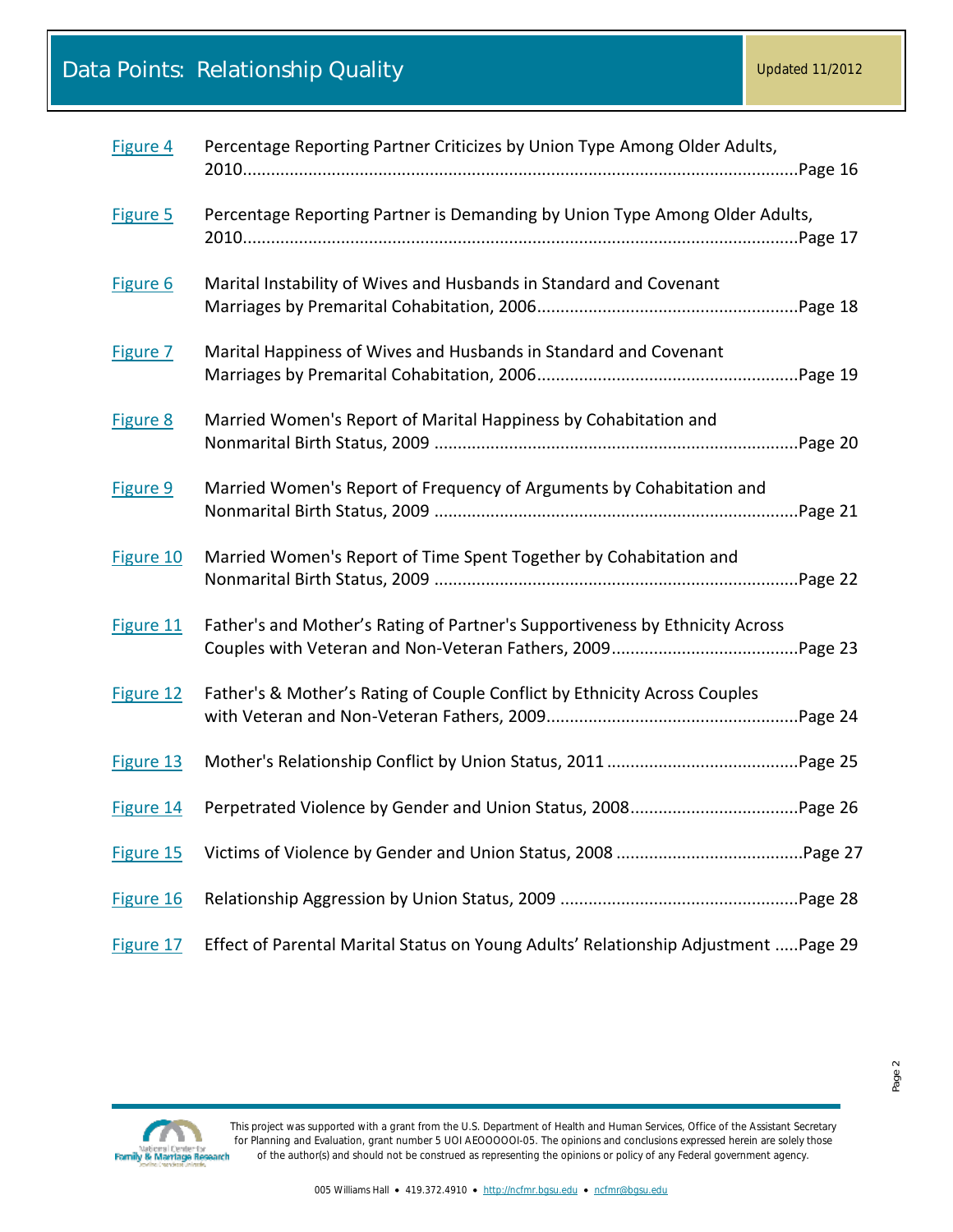#### <span id="page-2-0"></span>Table 1: The Effect of Sex and Race on Marital Happiness

|                      |         |                           |         |                     |   | Main Effects        |   |                      |   |                    |  |
|----------------------|---------|---------------------------|---------|---------------------|---|---------------------|---|----------------------|---|--------------------|--|
| Independent          | Model 1 |                           | Model 2 |                     |   | Model 3             |   | Model 4              |   | Model 5            |  |
| Variables            | b       | SD                        | b       | SD                  | b | SD                  | b | SD                   | b | SD                 |  |
| White                |         | .186 $(.013)$ ***         |         |                     |   |                     |   |                      |   |                    |  |
| Husband              |         | $.068$ (.008) ***         |         |                     |   |                     |   |                      |   |                    |  |
| White husband        |         |                           |         | .283 (.019) ***     |   | .147 (.019) ***     |   | $.061$ $(.008)$ ***  |   | Omitted Group      |  |
| White wife           |         |                           |         | $.223$ $(.018)$ *** |   | $.087$ $(.019)$ *** |   | <b>Omitted Group</b> |   | $-.061$ (.008) *** |  |
| <b>Black husband</b> |         |                           |         | $.136$ $(.025)$ *** |   | Omitted Group       |   | $-.087$ (.019) ***   |   | $-.147$ (.019) *** |  |
| Black wife           |         |                           |         | Omitted Group       |   | $-.136$ (.025) ***  |   | $-.223$ $(.016)$ *** |   | $-.283$ (.019) *** |  |
| Work status          | -.009   | (.005)                    |         | $-0.09$ $(.005)$ *  |   |                     |   |                      |   |                    |  |
| Divorced             |         | $-.008$ $(.009)$          |         | $-.008$ $(.009)$    |   |                     |   |                      |   |                    |  |
| Child in home        |         | $-.101$ (.009) ***        |         | $-.101$ (.009) ***  |   |                     |   |                      |   |                    |  |
| < 18                 |         |                           |         |                     |   |                     |   |                      |   |                    |  |
| Age                  |         |                           |         |                     |   |                     |   |                      |   |                    |  |
| 18-24                |         | $.050$ $(.026)$           |         | $.050$ $(.026)$     |   |                     |   |                      |   |                    |  |
| 25-34                |         | $-.009$ $(.023)$          |         | $-.010$ $(.023)$    |   |                     |   |                      |   |                    |  |
| 35-44                |         | $-.057$ $(.023)$          |         | $-.058$ $(.023)$    |   |                     |   |                      |   |                    |  |
| 45-54                |         | $-.078$ (.023) **         |         | $-.080$ (.023) **   |   |                     |   |                      |   |                    |  |
| 55-64                |         | $-.058$ (.022) *          |         | $-.059$ $(.022)$ *  |   |                     |   |                      |   |                    |  |
| 65-75                |         | $-.039$ $(.022)$          |         | $-.040$ $(.022)$    |   |                     |   |                      |   |                    |  |
| 75 plus              |         |                           |         |                     |   |                     |   |                      |   |                    |  |
| Family income        |         | $.011$ $(.002)$ ***       |         | $.011$ $(.002)$ *** |   |                     |   |                      |   |                    |  |
| Education of         |         | $.001$ $(.002)$           |         | $.001$ $(.002)$     |   |                     |   |                      |   |                    |  |
| respondent           |         |                           |         |                     |   |                     |   |                      |   |                    |  |
| Education of         |         | $.012$ $(.002)$ ***       |         | .012 $(.002)$ ***   |   |                     |   |                      |   |                    |  |
| spouse               |         |                           |         |                     |   |                     |   |                      |   |                    |  |
| Nature of religion   |         |                           |         |                     |   |                     |   |                      |   |                    |  |
| Fundamental          |         | $.010$ $(.011)$           |         | $.011$ $(.011)$     |   |                     |   |                      |   |                    |  |
| Moderate             |         | $-.006$ $(.010)$          |         | $-.007$ $(.010)$    |   |                     |   |                      |   |                    |  |
| Liberal              |         |                           |         |                     |   |                     |   |                      |   |                    |  |
| Church attendance    |         | $.022$ $(.001)$ ***       |         | .022 (.001) ***     |   |                     |   |                      |   |                    |  |
| Year                 |         | $***$<br>$-.004$ $(.000)$ |         | $-.004$ (.000) ***  |   |                     |   |                      |   |                    |  |

*Note*. Repetitive unstandardized parameter estimates are omitted in Models 3 to 5. Adapted from Table 1 "Unstandardized Parameter Estimates and Standard Errors Assessing the Effect of Sex and Race on Marital Happiness," Corra, M., Carter, S. K., Carter, J., & Knox, D. (2009). Trends in Marital Happiness by Gender and Race, 1973 to 2006. *Journal of Family Issues, 30*(10), 1379-1404.

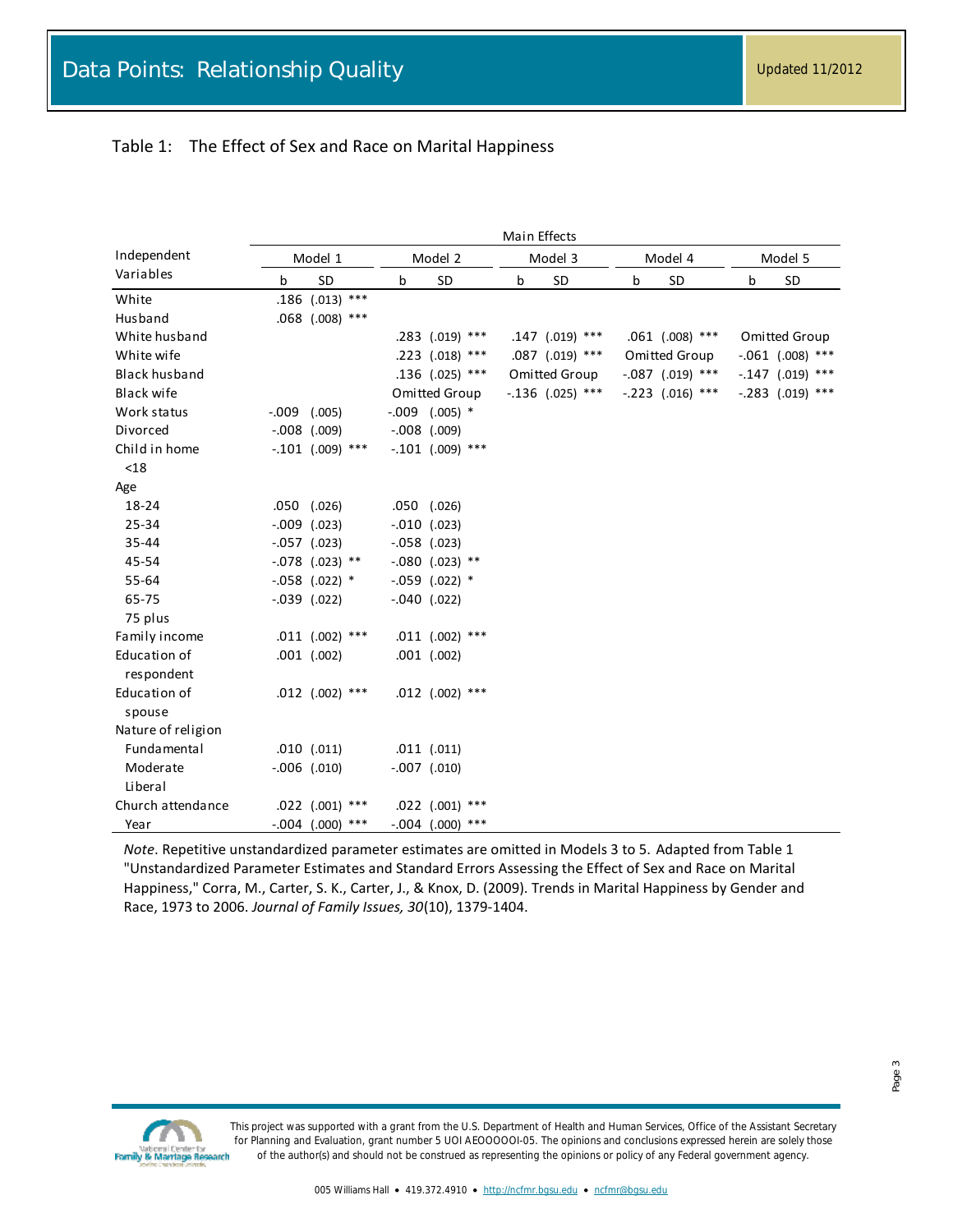|                               | <b>Union Type</b> |              |  |  |  |
|-------------------------------|-------------------|--------------|--|--|--|
|                               | Cohabiting        | Remarried    |  |  |  |
| Variable                      | $(n=54)$          | $(n=558)$    |  |  |  |
| Dependent variables           |                   |              |  |  |  |
| <b>Happiness</b>              | 47%               | 63% *        |  |  |  |
| <b>Emotional satisfaction</b> | 77%               | 79%          |  |  |  |
| Pleasure                      | 72%               | 77%          |  |  |  |
| Openness                      | 76%               | 75%          |  |  |  |
| Time together                 | 52%               | 55%          |  |  |  |
| Criticizes                    | 32%               | 43% *        |  |  |  |
| Demands                       | 23%               | $***$<br>38% |  |  |  |
| Demographics                  |                   |              |  |  |  |
| Male                          | 44%               | 62%          |  |  |  |
| Age (in years)                | 65.6              | 66.3         |  |  |  |
| White                         | 85%               | 89%          |  |  |  |
| Union duration (in years)     | 9.3               | 20.6         |  |  |  |
| Social support                |                   |              |  |  |  |
| Living children               | 86%               | 88%          |  |  |  |
| Regular religious attendance  | 7%                | $***$<br>37% |  |  |  |
| $+ p < 0.10$ .                |                   |              |  |  |  |
| * $p$ < 0.05.                 |                   |              |  |  |  |

<span id="page-3-0"></span>

| Table 2: Relationship Quality and Descriptive Statistics of Cohabitors and Marrieds in Older |
|----------------------------------------------------------------------------------------------|
| Adulthood                                                                                    |

|  | $+ p < 0.10$ .    |  |  |
|--|-------------------|--|--|
|  | * $p$ < 0.05.     |  |  |
|  | ** $p \lt 0.01$ . |  |  |

*\*\*\* p* < 0.001 (one-tailed tests).

*Note.* Dependent variables in table are dummy coded 0-1. Adapted from Table 1 "Descriptive statistics (means or percentages) for all variables used in the analyses, by union type," Brown, S. L., & Kawamura, S., (2010). Relationship Quality Among Cohabitors and Marrieds in Older Adulthood, *Social Science Research, 39*(5), 777-786.

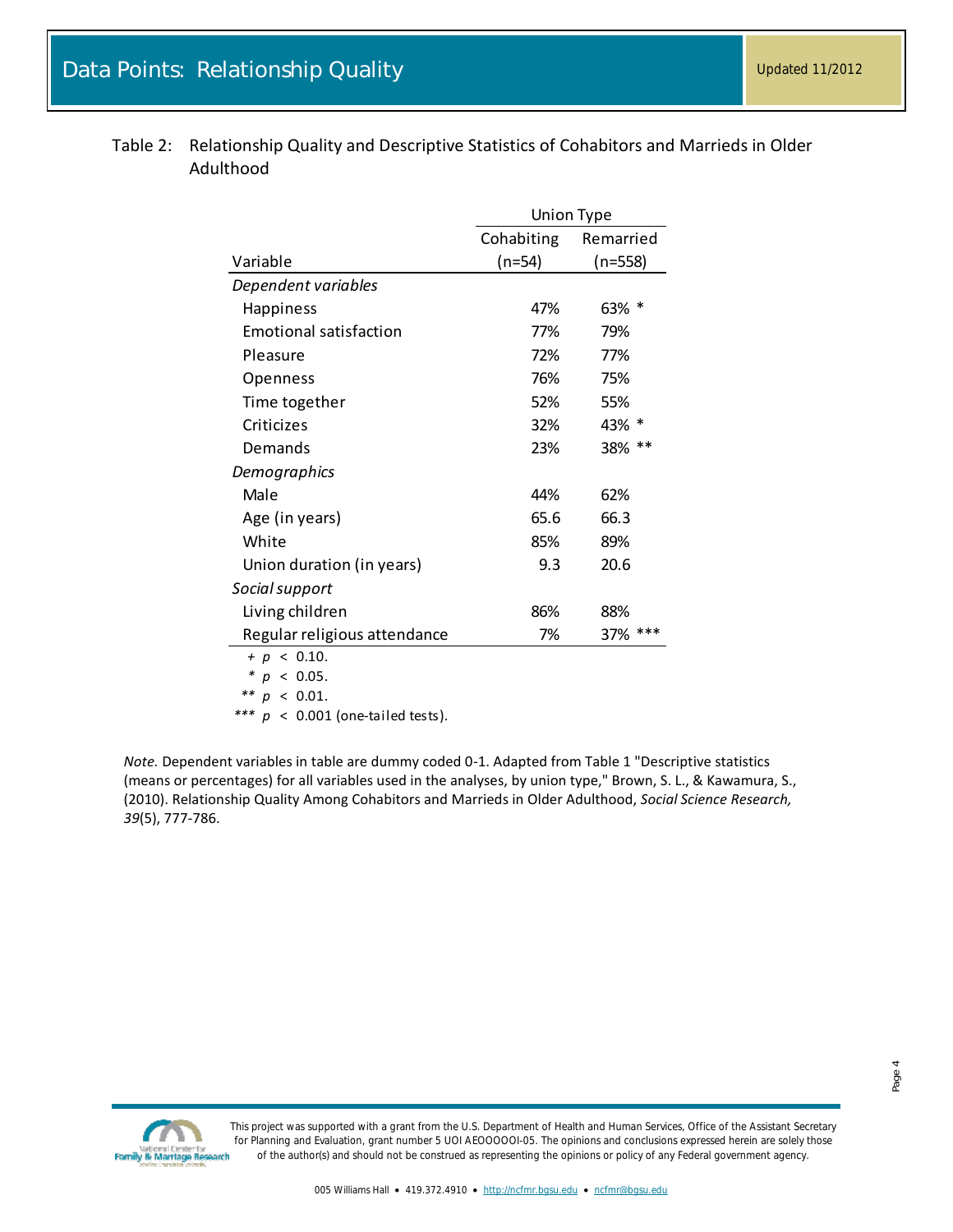### <span id="page-4-0"></span>Table 3: Descriptive Statistics (Means and SE or Percentages) Comparing Wives and Husbands in Covenant and Standard Marriages

|                              | Covenant |                |         |           | Standard |                |       |          |
|------------------------------|----------|----------------|---------|-----------|----------|----------------|-------|----------|
|                              |          | Wife           | Husband |           | Wife     |                |       | Husband  |
|                              |          | Cohab No Cohab | Cohab   | No Cohab  |          | Cohab No Cohab | Cohab | No Cohab |
| Dependent Variables          |          |                |         |           |          |                |       |          |
| Marital instability          | 1.3      | $0.5$ ***      | 1.2     | $0.6$ *** | 1.6      | 1.2            | 1.6   | $1.0*$   |
|                              | (1.8)    | (1.1)          | (1.7)   | (1.2)     | (2.2)    | (1.7)          | (2.1) | (1.6)    |
| Marital happiness            | 7.3      | $7.8$ **       | 7.7     | 7.8       | 7.7      | 7.6            | 7.8   | 7.9      |
|                              | (1.3)    | (1.4)          | (1.4)   | (1.4)     | (1.7)    | (1.8)          | (1.6) | (1.5)    |
| Marital dependence           | 2.7      | $3.0*$         | 2.8     | 2.9       | 2.4      | 2.6            | 2.4   | 2.2      |
|                              | (1.1)    | (1.2)          | (1.4)   | (1.4)     | (1.3)    | (1.3)          | (1.4) | (1.5)    |
| Divorce                      | 18%      | 8% **          |         |           | 18%      | 20%            |       |          |
| Demographics                 |          |                |         |           |          |                |       |          |
| Husband's income             | 4.2      | 4.4            |         |           | 4.4      | 4.6            |       |          |
|                              | (1.6)    | (1.8)          |         |           | (1.9)    | (2.2)          |       |          |
| Wife earns more              | 17%      | 14%            |         |           | 18%      | 10% *          |       |          |
| Husband earns more           | 59%      | 63%            |         |           | 62%      | 58%            |       |          |
| Previous marriage            | 26%      | 22%            | 29%     | 26%       | 38%      | 24% **         | 38%   | 26% **   |
| Partner's parental divorce   | 23%      | 13% **         |         |           | 27%      | 13% ***        |       |          |
| Age                          | 27.4     | 28.0           | 29.1    | 29.7      | 30.5     | 29.9           | 32.9  | 32.5     |
|                              | (6.6)    | (7.6)          | (7.3)   | (8.3)     | (8.9)    | (9.7)          | (9.8) | (11.3)   |
| Both white                   | 71%      | 84% ***        |         |           | 76%      | 76%            |       |          |
| <b>Both black</b>            | 12.9     | 8.0            |         |           | 13.1     | 10.3           |       |          |
| Other ethnic combinations    | 15.7     | 8.0            |         |           | 11.0     | 13.4           |       |          |
| <b>Premarital factors</b>    |          |                |         |           |          |                |       |          |
| Husband's financial troubles | 2.5      | 2.2            |         |           | 2.8      | $2.1***$       |       |          |
|                              | (1.4)    | (1.3)          |         |           | (1.5)    | (1.2)          |       |          |
| Premarital risk              | 1.4      | $0.7***$       |         |           | 1.0      | $.7*$          |       |          |
|                              | (1.9)    | (1.4)          |         |           | (1.6)    | (1.2)          |       |          |
| Met in church                | 7%       | 30% ***        |         |           | 2%       | 16% ***        |       |          |
| Family and peer approval     | 3.7      | $4.9***$       | 3.5     | $4.5$ **  | 3.7      | 4.0            | 3.4   | 3.8      |
|                              | (2.4)    | (2.7)          | (2.8)   | (2.9)     | (2.8)    | (2.9)          | (3.0) | (3.1)    |
| <b>Marital factors</b>       |          |                |         |           |          |                |       |          |
| Religiosity                  | 57%      | 84% ***        | 46%     | 76% ***   | 33%      | 45% **         | 24%   | 39% ***  |
| Child at marriage start      | 33%      | 20% **         |         |           | 51%      | 27% ***        |       |          |
| Child since marriage         | 49%      | $36\% *$       |         |           | 35%      | 31%            |       |          |

*Note.* \*p<.05, \*\*p<.01, \*\*\*p<.001 (one-tailed tests). Values under wife column only represent couple measurements. Adapted from Table 1 "Descriptive statistics (means and SE or percentages) for variables used in the analyses," Brown, S. L., Sanchez, L., Nock, S. L., & Wright, J. D., (2006). Links Between Premarital Cohabitation and Subsequent Marital Quality, Stability, and Divorce: A Comparison of Covenant Versus Standard Marriages, *Social Science Research, 35*(2), 454-470.

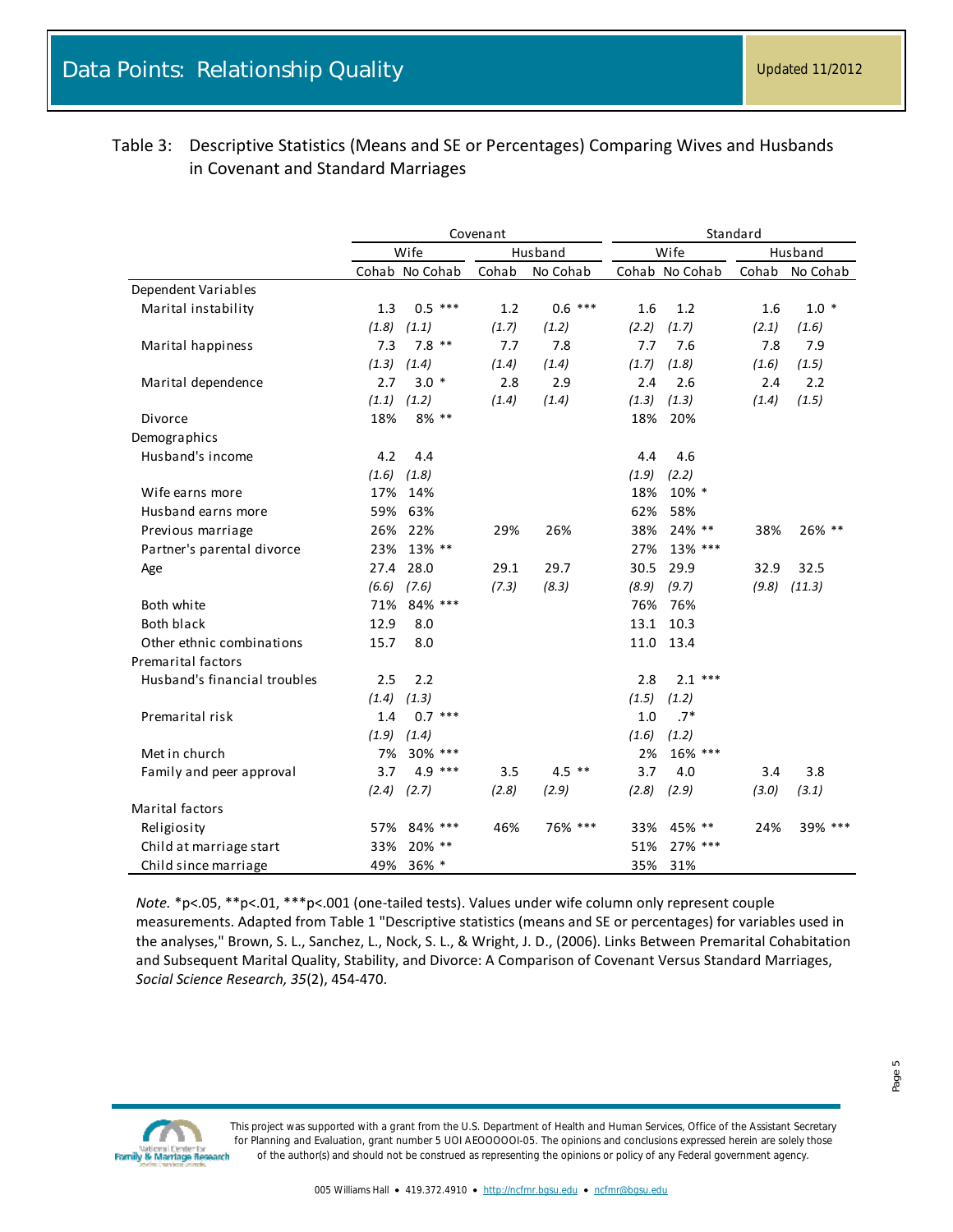|                                     | No Cohabitation   |      |                   |       |                   |       |  |
|-------------------------------------|-------------------|------|-------------------|-------|-------------------|-------|--|
|                                     | or NonMarital     |      | Cohabitation      |       |                   |       |  |
|                                     | <b>Birth</b>      |      | Only              |       | Nonmarital Birth  |       |  |
|                                     | (n=1,046)         |      | $(n=1,980)$       |       | (n=932)           |       |  |
| Variable name                       | M                 | SD   | M                 | SD    | M                 | SD    |  |
| Race                                |                   |      |                   |       |                   |       |  |
| Non-Hispanic White                  | .61               |      | 0.69              |       | 0.32              |       |  |
| <b>Black</b>                        | 0.16              |      | 0.10              |       | 0.51              |       |  |
| Hispanic                            | 0.23              |      | 0.17              |       | 0.17              |       |  |
| <b>Relationship Characteristics</b> |                   |      |                   |       |                   |       |  |
| Age at first marriage               | 21.48             | 4.84 | 21.22             | 5.33  | 25.07             | 6.61  |  |
| Age at first birth                  | 24.84             | 5.23 | 24.78             | 5.85  | 19.17             | 4.12  |  |
| Second marriage observed            | 0.12              |      | 0.30              | 1.85  | 0.20              | 3.05  |  |
| Cohabitation duration (years)       |                   |      | 1.57              |       | 2.58              |       |  |
| Cohabitation with spouse            |                   |      | 0.56              |       | 0.53              |       |  |
| Premarital birth with spouse        |                   |      |                   |       | 0.33              |       |  |
| Time-varying characteristics        |                   |      |                   |       |                   |       |  |
| Weeks spouse worked*                | 49.65             | 7.74 | 48.56             | 9.72  | 47.41             | 11.65 |  |
| Weeks respondent worked*            | 37.80             | 21.1 | 37.14             | 20.93 | 34.95             | 21.76 |  |
| Number of children*                 | 2.23              | 1.11 | 2.07              | 1.14  | 2.68              | 2.68  |  |
| Annual family income                | \$67,808 \$87,630 |      | \$57,998 \$88,774 |       | \$35,058 \$46,163 |       |  |
| Marital quality*                    |                   |      |                   |       |                   |       |  |
| Marital happiness                   | 2.71              | 0.50 | 2.65              | 0.54  | 2.53              | 0.59  |  |
| Frequency of argument               | 1.84              | 0.46 | 1.87              | 0.48  | 1.99              | 0.52  |  |
| Time spent together                 | 3.77              | 0.45 | 3.75              | 0.49  | 3.67              | 0.58  |  |

<span id="page-5-0"></span>Table 4: Descriptive Characteristics of Married Women by Cohabitation and Nonmarital Birth Status

*Note.* Descriptive statistics are unweighted. Standard deviations are listed for continuous variables. \*Time-varying variables are averaged across all person-year observations. Adapted from Table 1 "Descriptive Characteristics of Married Women by Cohabitation and Nonmarital Birth Status (N=3,598)," Tach, L., & Halpern-Meekin, S., (2009). How Does Premarital Cohabitation Affect Trajectories of Marital Quality?, *Journal of Marriage & Family*, 71(2), 298-317.

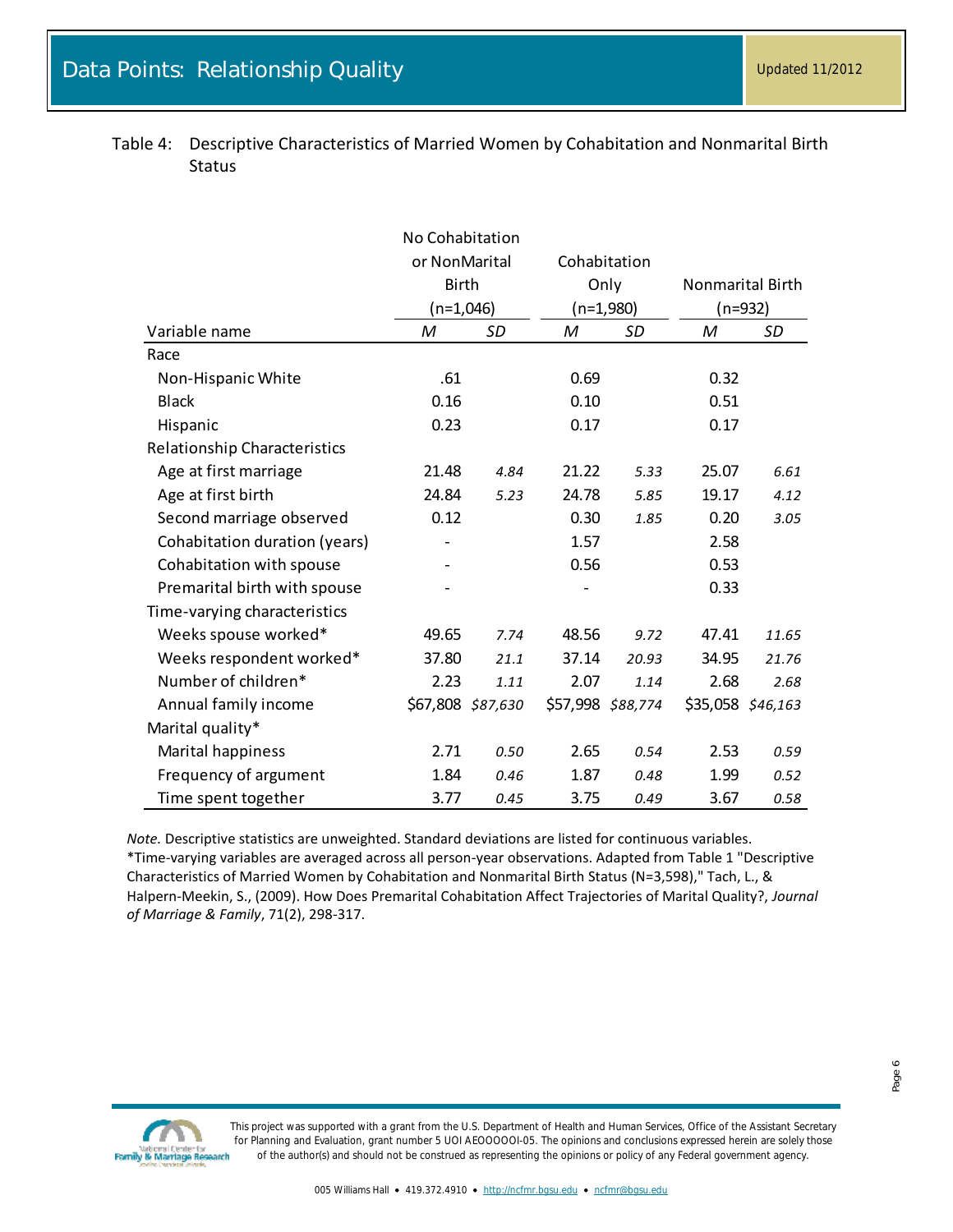#### <span id="page-6-0"></span>Table 5: Characteristics of Unmarried Couples in Fragile Family Sample by Veteran Status

|                                                   | All Couples    | Couples with Nonveteran Fathers |                     |                 | Couples with Veteran Fathers |                    |                |
|---------------------------------------------------|----------------|---------------------------------|---------------------|-----------------|------------------------------|--------------------|----------------|
|                                                   |                | Black                           | White               | Hispanic        | Black                        | White              | Hispanic       |
|                                                   | $(N=2,679)$    | $(N=1,388)$                     | $(N=284)$           | $(N=721)$       | $(N=156)$                    | $(N=43)$           | $(N=80)$       |
| Couple ever married since child's birth           | 24%            | $16\%$ <sup>abc</sup>           | 32%                 | 34%             | 25%                          | 37%                | 32%            |
| Parent's demographic characteristics              |                |                                 |                     |                 |                              |                    |                |
| Age                                               |                |                                 |                     |                 |                              |                    |                |
| Father's age                                      | 27             | 26 <sup>a</sup>                 | 26 <sup>a</sup>     | 26 <sup>a</sup> | 34 <sup>c</sup>              | 31                 | 30             |
|                                                   | (7.07)         | (6.97)                          | (6.28)              | (6.09)          | (8.43)                       | (7.52)             | (6.80)         |
| Mother's age                                      | 24             | 23 <sup>a</sup>                 | 23 <sup>a</sup>     | 24 <sup>a</sup> | 27                           | 27                 | 26             |
|                                                   | (5.53)         | (5.31)                          | (5.23)              | (5.48)          | (6.05)                       | (6.55)             | (6.21)         |
| <b>Family Structure</b>                           |                |                                 |                     |                 |                              |                    |                |
| Both parents raised by two parents                | 17%            | $8\%$ <sub>bc</sub>             | $23%$ <sup>d</sup>  | 30%             | $12\%$ <sup>bc</sup>         | 28%                | 28%            |
| Dad only raised by two parents                    | 19%            | 19%                             | 24%                 | 18%             | 18%                          | 21%                | 18%            |
| Mom only raised by two parents                    | 22%            | $20\%$ <sup>c</sup>             | $25%$ <sup>a</sup>  | 25%             | 23% <sup>b</sup>             | $9\%$ <sup>d</sup> | 31%            |
| Neither parent raised by two parents              | 42%            | 53%bc                           | 29%                 | 26%             | $47\%^c$                     | 41% <sup>d</sup>   | 22%            |
| Attitudes and Behaviors                           |                |                                 |                     |                 |                              |                    |                |
| Marriage attitudes                                |                |                                 |                     |                 |                              |                    |                |
| Father's pro-marriage attitudes                   | 2.92           | 2.88                            | 2.90                | 3.00            | 2.89                         | 2.72               | 3.03           |
|                                                   | (0.68)<br>2.76 | (0.68)<br>2.79                  | (0.62)<br>2.58      | (0.70)<br>2.78  | (0.72)<br>2.78               | (0.64)<br>2.42     | (0.66)<br>2.81 |
| Mother's pro-marriage attitudes                   | (0.70)         | (0.71)                          | (0.64)              | (0.67)          | (0.69)                       | (.68)              | (0.80)         |
| Relationship status: Cohabiting                   | 58%            | 46%bc                           | 77%                 | 72%             | $51\%$ <sup>bc</sup>         | 76%                | 69%            |
| Relationship quality                              |                |                                 |                     |                 |                              |                    |                |
| Father's rating of partner's supportiveness (1-3) | 2.63           | $2.61^{bc}$                     | 2.68                | 2.66            | 2.55                         | 2.60               | 2.66           |
|                                                   | (0.39)         | (0.38)                          | (0.35)              | (0.36)          | (0.47)                       | (0.38)             | (0.47)         |
| Mother's rating of partner's supportiveness (1-3) | 2.63           | $2.60^{bc}$                     | 2.72                | 2.68            | 2.59 <sup>b</sup>            | 2.71               | 2.62           |
|                                                   | (0.37)         | (0.38)                          | (0.35)              | (0.35)          | (0.40)                       | (0.31)             | (0.40)         |
| Father's rating of couple conflict (1-3)          | 1.45           | $1.50^{bc}$                     | 1.41                | 1.39            | $1.50^{bc}$                  | 1.34               | 1.38           |
|                                                   | (0.38)         | (0.40)                          | (0.34)              | (0.36)          | (0.40)                       | (0.30)             | (0.36)         |
| Mother's rating of couple conflict (1-3)          | 1.46           | $1.50^{bc}$                     | 1.43                | 1.40            | 1.50 <sup>b</sup>            | 1.35               | 1.46           |
|                                                   | (0.40)         | (0.41)                          | (0.36)              | (0.38)          | (0.40)                       | (0.27)             | (0.43)         |
| Father's report of own substance abuse problems   | 7%             | $6\%$ <sup>b</sup>              | $12\%$ <sup>d</sup> | 6%              | 7%                           | 7%                 | 10%            |
| Mother's report of own substance abuse problems   | 3%             | 3%                              | $6\%$ <sup>d</sup>  | 2%              | 2%                           | 2%                 | 4%             |
| Father's report of mothers' hitting/slapping      | 1.17           | $1.20^{bc}$                     | 1.15                | 1.14            | 1.18                         | 1.12               | 1.15           |
|                                                   | (0.44)         | (0.48)                          | (0.40)              | (0.38)          | (0.44)                       | (0.32)             | (0.43)         |
| Mother's report of father's hitting/slapping      | 1.05           | 1.06 <sup>b</sup>               | 1.01 <sup>d</sup>   | 1.05            | 1.06                         | 1.02               | 1.04           |
|                                                   | (0.24)         | (0.27)                          | (0.10)              | (0.24)          | (0.24)                       | (0.15)             | (0.20)         |

Note. Significant differences (p < .05) are identified as follows: between <sup>a</sup>veterans and nonveterans of the same race or between races within veteran or nonveteran groups. Blacks and Whites, EBlacks and Hispanics, d<br> and Hispanics. Adapted from Table 1, "Characteristics of Unmarried Couples in the Fragile Families Sample," Usdansky, M. L., London, A. S., & Wilmoth, J. M., (2009). Veteran Status, Race-Ethnicity, and Marriage Among Fragile Families, *Journal of Marriage & Family*, *71*(3), 768-786.

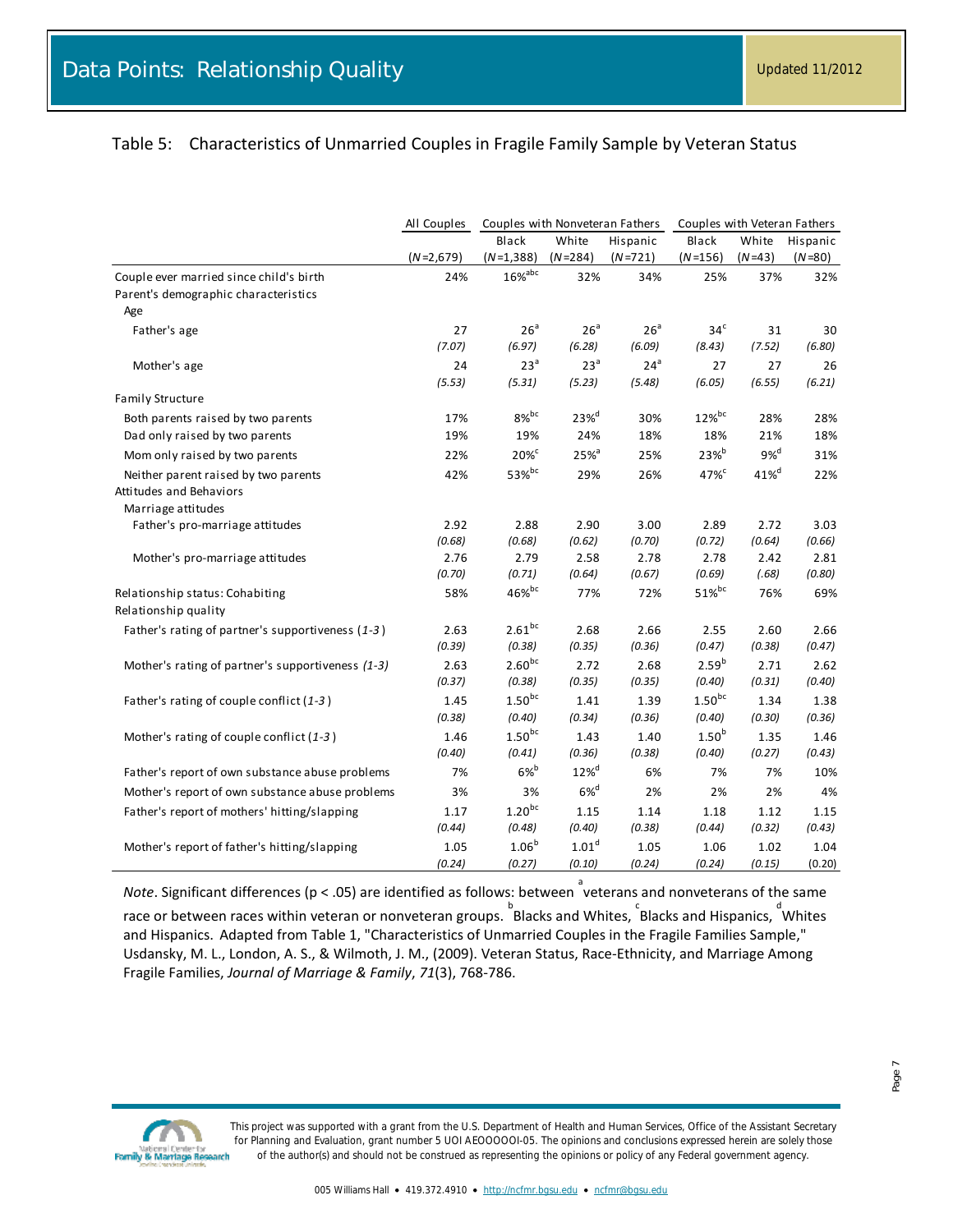### <span id="page-7-0"></span>Table 6: Partner and Relationship Characteristics by Union Status

|                              |           | Married     | Unmarried at |            |                     |
|------------------------------|-----------|-------------|--------------|------------|---------------------|
|                              | Total     | before      | Beginning of | Unmarried  | M=married           |
|                              | Sample    | Pregnancy   | Pregnancy    | Cohabiting | U=Unmarried         |
|                              | $N=5,564$ | $(n=4,247)$ | $(n=623)$    | $(n=694)$  | C=Cohabiting        |
| Age (years)                  |           |             |              |            |                     |
| Mother                       | 29.9      | 31.1        | 26.4         | 25.2       | C < U < M           |
|                              | (5.88)    | (2.19)      | (6.04)       | (5.81)     |                     |
| Difference                   | 3.7       | 3.5         | 4.4          | 4.2        | M <uc< td=""></uc<> |
|                              | (3.73)    | (3.65)      | (4.19)       | (3.72)     |                     |
| Race/ethnicity of mother (%) |           |             |              |            |                     |
| White                        | 66%       | 71%         | 62%          | 40%        | C < U < M           |
| Black                        | 6%        | 5%          | 10%          | 11%        | $M < U$ C           |
| Hispanic                     | 21%       | 18%         | 20%          | 46%        | MU < C              |
| Asian                        | 4%        | 5%          | 3%           | 1%         | C <mu< td=""></mu<> |
| Native American Indian       | 1%        | 1%          | 1%           | 1%         |                     |
| Other                        | 2%        | 1%          | 3%           | 1%         | MC <u< td=""></u<>  |
| Different from father        | 13%       | 10%         | 16%          | 23%        | M < U < C           |
| <b>Employment hours</b>      |           |             |              |            |                     |
| Mother                       | 18.7      | 18.5        | 19.2         | 19.2       |                     |
|                              | (19.47)   | (19.42)     | (19.90)      | (19.49)    |                     |
| Difference                   | 28.4      | 29.2        | 28.0         | 24.3       | C <mu< td=""></mu<> |
|                              | (20.97)   | (21.03)     | (20.70)      | (20.35)    |                     |
| Siblings in household (%)    |           |             |              |            |                     |
| Only child                   | 37%       | 34%         | 58%          | 42%        | M < C < U           |
| Full sibling(s)              | 50%       | 58%         | 17%          | 31%        | U < C < M           |
| Half sibling(s)              | 8%        | 4%          | 23%          | 21%        | $M < U$ C           |
| Full and half siblings       | 4%        | 4%          | 2%           | 6%         | U < C               |
| Child is male (%)            | 52%       | 51%         | 55%          | 56%        |                     |
| Relationship happiness       |           |             |              |            |                     |
| (1-3 not happy-very happy)   |           |             |              |            |                     |
| Mother                       | 2.72      | 2.74        | 2.71         | 2.58       | C <mu< td=""></mu<> |
|                              | (0.48)    | (0.47)      | (0.49)       | (0.54)     |                     |
| Difference                   | 0.29      | 0.28        | 0.30         | 0.36       | MU <c< td=""></c<>  |
|                              | (0.44)    | (.43)       | (0.45)       | (0.47)     |                     |
| Relationship conflict        |           |             |              |            |                     |
| (1-27 never-always)          |           |             |              |            |                     |
| Mother                       | 16.7      | 16.6        | 16.8         | 17.7       | MU <c< td=""></c<>  |
|                              | (4.62)    | (4.50)      | (4.81)       | (5.06)     |                     |
| Difference                   | 3.7       | 3.6         | 3.8          | 4.4        | MU < C              |
|                              | (3.31)    | (3.21)      | (3.32)       | (3.71)     |                     |

*Note.* Weighted sample of ECLS-B 2-year coresident biological parents. Differences by union status are assessed using *t* tests. Adapted from Table 1 "Partner and Relationship Characteristics by Union Status," Hohmann-Marriott, B., (2011). Coparenting and Father Involvement in Married and Unmarried Coresident Couples, *Journal of Marriage & Family*, *73*(1), 296-309.

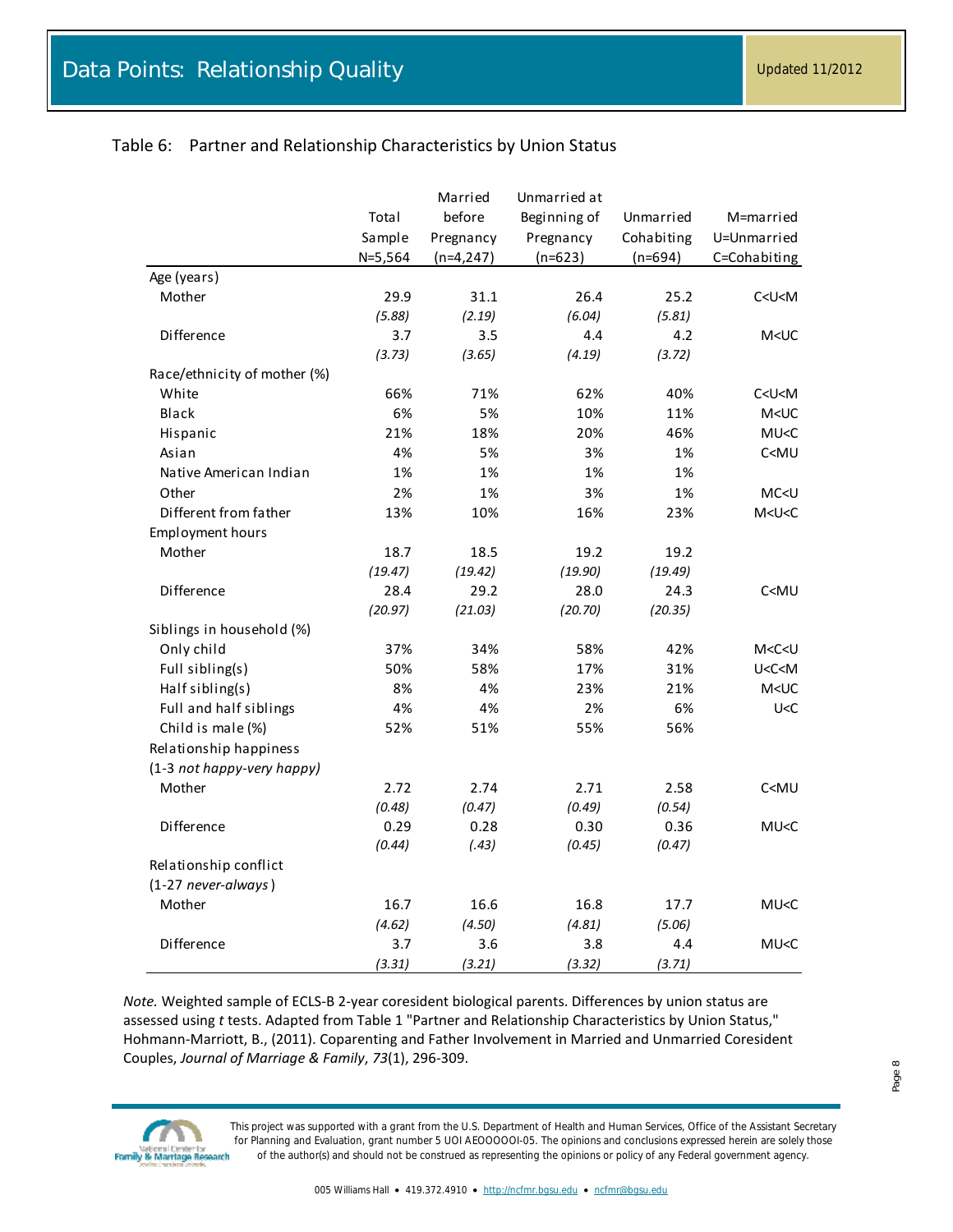<span id="page-8-0"></span>

| Table 7: Weighted Means and Standard Errors of all Variables by Gender and Relationship |
|-----------------------------------------------------------------------------------------|
| <b>Status</b>                                                                           |

|                                 | Women                  |                    |                    | Men                    |                    |                    |  |
|---------------------------------|------------------------|--------------------|--------------------|------------------------|--------------------|--------------------|--|
|                                 | Dating                 | Cohabiting         | Married            | Dating                 | Cohabiting         | Married            |  |
| Dependent variables             |                        |                    |                    |                        |                    |                    |  |
| Perpetrated violence            | $0.2$ $1,2,***$        | $0.38z^{***}$      | $0.28$ $1.***$     | $0.09$ <sub>1,2</sub>  | 0.18               | 0.18               |  |
| (with current partner)          | (0.02)                 | (0.03)             | (0.02)             | (0.02)                 | (0.02)             | (0.02)             |  |
|                                 |                        |                    |                    |                        |                    |                    |  |
| Victim of violence              | $0.11_{1.2}$           | 0.27 <sub>2</sub>  | 0.18 <sub>1</sub>  | $0.11_{1.2}$           | 0.22               | 0.26               |  |
| (with current partner)          | (0.02)                 | (0.03)             | (0.02)             | (0.02)                 | (0.03)             | (0.03)             |  |
| Individual factors              |                        |                    |                    |                        |                    |                    |  |
| No children in household        | $.85$ <sub>1,2</sub>   | 0.66 <sub>2</sub>  | 0.42               | .99 <sub>1,2</sub>     | 0.75 <sub>2</sub>  | 0.48               |  |
|                                 | (0.02)                 | (0.03)             | (0.03)             | (0.01)                 | (0.03)             | (0.04)             |  |
| Only couple's children          | $.08$ <sub>1,2</sub>   | 0.23 <sub>2</sub>  | 0.51               | $0.01_{1,2}$           | 0.24 <sub>2</sub>  | 0.50               |  |
|                                 | (0.02)                 | (0.03)             | (0.03)             | (0.00)                 | (0.03)             | (0.04)             |  |
| Other children in household     | 0.07                   | 0.11               | 0.07               | 0.01                   | 0.01               | 0.02               |  |
|                                 | (0.01)                 | (0.02)             | (0.02)             | (0.01)                 | (0.01)             | (0.01)             |  |
| White                           | 0.68 <sub>2</sub>      | 0.71               | 0.77               | 0.70                   | 0.74               | 0.74               |  |
|                                 | (0.03)                 | (0.04)             | (0.04)             | (0.04)                 | (0.04)             | (0.04)             |  |
| <b>Black</b>                    |                        | 0.13 <sub>2</sub>  | 0.07 <sub>1</sub>  |                        | 0.10               | 0.08               |  |
|                                 | 0.18 <sub>2</sub>      |                    |                    | .12                    |                    |                    |  |
|                                 | (0.03)                 | (0.03)             | (0.02)             | (0.03)                 | (0.02)             | (0.02)             |  |
| Hispanic                        | 0.09                   | 0.11               | 0.13               | .11                    | 0.12               | 0.15               |  |
|                                 | (0.02)                 | (0.02)             | (0.03)             | (0.03)                 | (0.03)             | (0.03)             |  |
| Other race/ethnicity            | 0.06                   | 0.05               | 0.03               | .07 <sub>2</sub>       | 0.04               | 0.03               |  |
|                                 | (0.01)                 | (0.01)             | (0.01)             | (0.02)                 | (0.01)             | (0.01)             |  |
| Age                             | $21.34$ <sub>1,2</sub> | 21.75 2            | 22.51 <sub>1</sub> | $21.69$ <sub>1,2</sub> | 22.43 <sub>2</sub> | 22.98 <sub>1</sub> |  |
|                                 | (0.14)                 | (0.03)             | (0.13)             | (0.15)                 | (0.16)             | (0.13)             |  |
| Family of origin factors        |                        |                    |                    |                        |                    |                    |  |
| Two-parent biological           | 0.6 <sub>1</sub>       | 0.48               | 0.54               | .63 <sub>1</sub>       | 0.10               | 0.56               |  |
|                                 | (0.03)                 | (0.03)             | (0.03)             | (0.03)                 | (0.02)             | (0.03)             |  |
| Step-family                     | $0.14_1$               | 0.20               | 0.18               | .14 <sub>1</sub>       | 0.20               | 0.16               |  |
|                                 | (0.02)                 | (0.02)             | (0.02)             | (0.02)                 | (0.03)             | (0.03)             |  |
| Single mother                   | 0.22                   | 0.22               | 0.18               | .19                    | 0.36               | 0.14               |  |
|                                 | (0.02)                 | (0.02)             | (0.02)             | (0.03)                 | (0.03)             | (0.02)             |  |
| Other family structure          | $0.04$ 1,2             | 0.09               | 0.10               | $.04$ $_{1,2}$         | 0.19               | 0.14               |  |
|                                 | (0.01)                 | (0.02)             | (0.01)             | (0.01)                 | (0.02)             | (0.03)             |  |
| Maternal closeness              | 17.51                  | 17.5               | 17.29              | 18.16 <sub>2</sub>     | 17.72              | 17.56              |  |
|                                 | (0.17)                 | (0.17)             | (0.15)             | (0.14)                 | (0.18)             | (0.23)             |  |
| Religiosity                     | 3.04 <sub>1</sub>      | 2.86 <sub>2</sub>  | 3.16 <sub>1</sub>  | 3.02 <sub>1</sub>      | 2.68               | 2.91               |  |
|                                 | (0.07)                 | (0.08)             | (0.06)             | (0.06)                 | (0.10)             | (0.09)             |  |
| Mistreatment by adult           | 0.27                   | 0.31               | 0.26               | 0.31                   | 0.38               | 0.34               |  |
|                                 | (0.02)                 | (0.03)             | (0.02)             | (0.03)                 | (0.03)             | (0.03)             |  |
| <b>Relationship factors</b>     |                        |                    |                    |                        |                    |                    |  |
| Relationship satisfaction (1-5) | 4.70                   | 4.67               | 4.70               | 4.63 <sub>2</sub>      | 4.70               | 4.79               |  |
|                                 | (0.03)                 | (0.04)             |                    | (0.05)                 | (0.04)             | (0.04)             |  |
|                                 |                        | $3.92*$            | (0.04)             |                        |                    |                    |  |
| Love $(0-3)$                    | $3.84$ 1,2             |                    | 3.93               | 3.78 <sub>2</sub>      | 3.84 <sub>2</sub>  | 3.95 <sub>1</sub>  |  |
|                                 | (0.02)                 | (0.02)             | (0.02)             | (0.03)                 | (0.03)             | (0.02)             |  |
| Duration (months)               | $26.17$ <sub>1,2</sub> | 33.72 <sub>2</sub> | 52.65              | $24.86$ <sub>1,2</sub> | 29.01 <sub>2</sub> | 49.01 $_1$         |  |
|                                 | (1.29)                 | (1.59)             | (1.42)             | (1.22)                 | (1.72)             | (1.87)             |  |

*Note.* Significantly different from men, \*p<.05, \*\*p<.01, \*\*\*p<.001 (tested for dependent variables only). All analyses are corrected for the complex sampling design of the Add Health. 1 Significantly different from cohabitors p<.05, 2 significantly different from marrieds p<.05. Adapted from Table 1 "Weighted means and standard errors of all variables by gender and marital status," Brown, S. L., & Bulanda, J., (2008). Relationship Violence in Young Adulthood: A Comparison of Daters, Cohabitors, and Marrieds, *Social Science Research*, *37*(1), 73-87.



*This project was supported with a grant from the U.S. Department of Health and Human Services, Office of the Assistant Secretary for Planning and Evaluation, grant number 5 UOI AEOOOOOI-05. The opinions and conclusions expressed herein are solely those of the author(s) and should not be construed as representing the opinions or policy of any Federal government agency.*

Page 9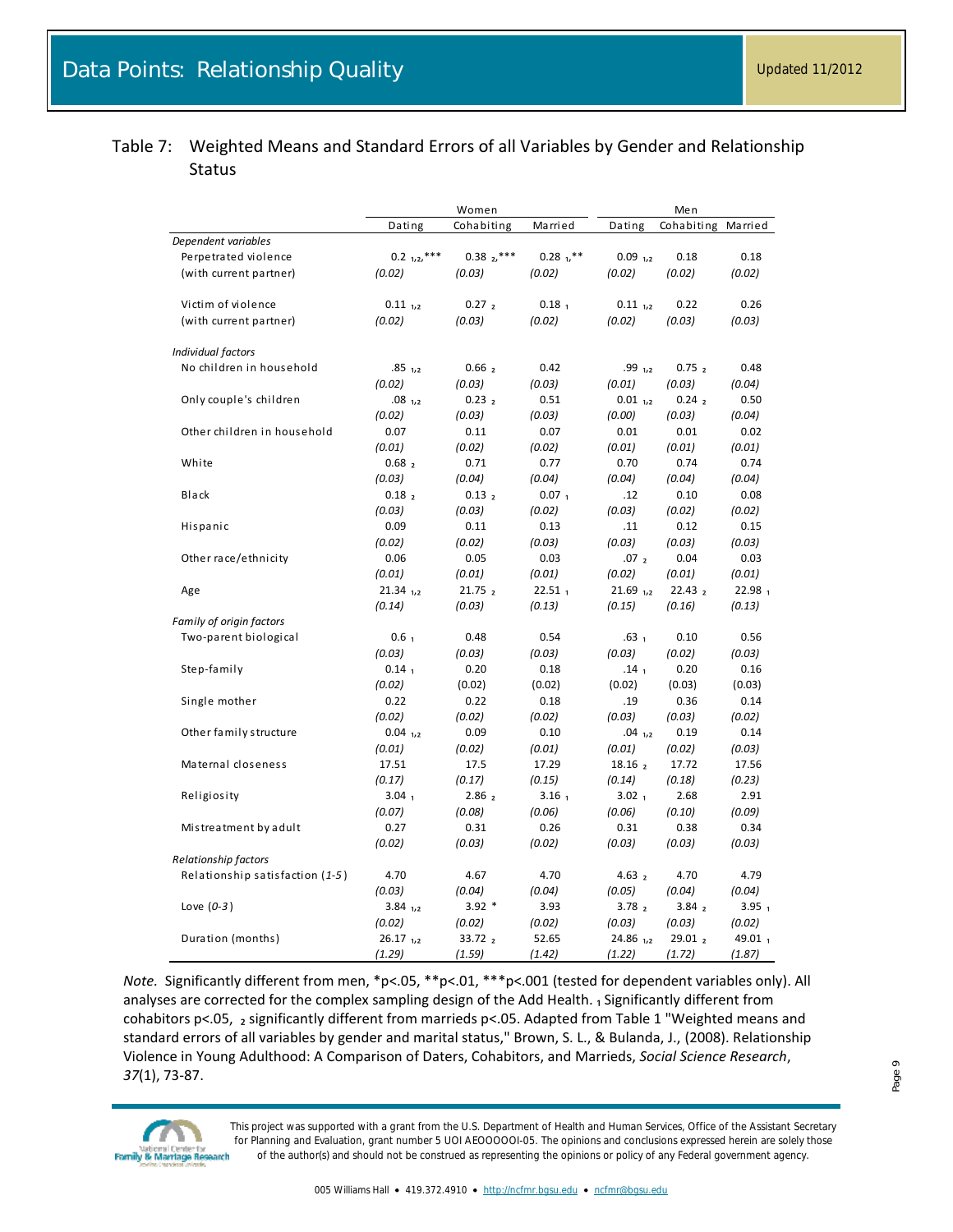### <span id="page-9-0"></span>Table 8: Relationship Quality and Couple Characteristics

|                                 | Unmarried |         |        |                        |             |  |
|---------------------------------|-----------|---------|--------|------------------------|-------------|--|
|                                 |           | Married |        | Cohabiting Nonresident | Difference  |  |
|                                 | All       | (M)     | (C)    | (U)                    | p<.05       |  |
| Conflict                        |           |         |        |                        |             |  |
| Mean                            | 1.40      | 1.31    | 1.41   | 1.49                   | U > C > M   |  |
| (SD)                            | (0.29)    | (0.25)  | (0.29) | (0.32)                 |             |  |
| <b>Conflict Differences</b>     |           |         |        |                        |             |  |
| Mean                            | 2.04      | 1.58    | 2.07   | 2.49                   | U > C > M   |  |
| (SD)                            | (1.38)    | (1.24)  | (1.35) | (1.40)                 |             |  |
| Physical Aggression             | 11%       | 8%      | 13%    | 20%                    | C>U>M       |  |
| <b>Verbal Aggression</b>        | 25%       | 10%     | 49%    | 52%                    | C, U>M      |  |
| First Child Together            | 53%       | 43%     | 67%    | 78%                    | M > C > U   |  |
| Length of Relationship in Years |           |         |        |                        |             |  |
| Mean                            | 5.14      | 7.72    | 4.10   | 3.88                   | $M > C$ , U |  |
| (SD)                            | (4.62)    | (5.08)  | (3.88) | (3.93)                 |             |  |
| Age                             |           |         |        |                        |             |  |
| Mean                            | 27        | 30      | 26     | 24                     | M > C > U   |  |
| (SD)                            | (6.23)    | (5.57)  | (5.49) | (6.06)                 |             |  |
| Difference                      | 30%       | 29%     | 32%    | 30%                    |             |  |
| Race/Ethnicity                  |           |         |        |                        |             |  |
| <b>Both White</b>               | 32%       | 43%     | 18%    | 7%                     | M > C > U   |  |
| <b>Both Black</b>               | 21%       | 11%     | 26%    | 57%                    | U > C > M   |  |
| <b>Both Hispanic</b>            | 27%       | 25%     | 36%    | 21%                    | U > C > M   |  |
| Both Asian/Both Native American | 4%        | 5%      | 3%     | 1%                     | M > C > U   |  |
| Different                       | 16%       | 16%     | 17%    | 15%                    |             |  |

*Note*. Adapted from Table 1 "Relationship quality and couple characteristics," Hohmann-Marriott, B. E., (2009). Emotional Supportiveness and the Union Transitions of Married and Unmarried Parents, *Marriage & Family Review*, *45*(1), 4-25.

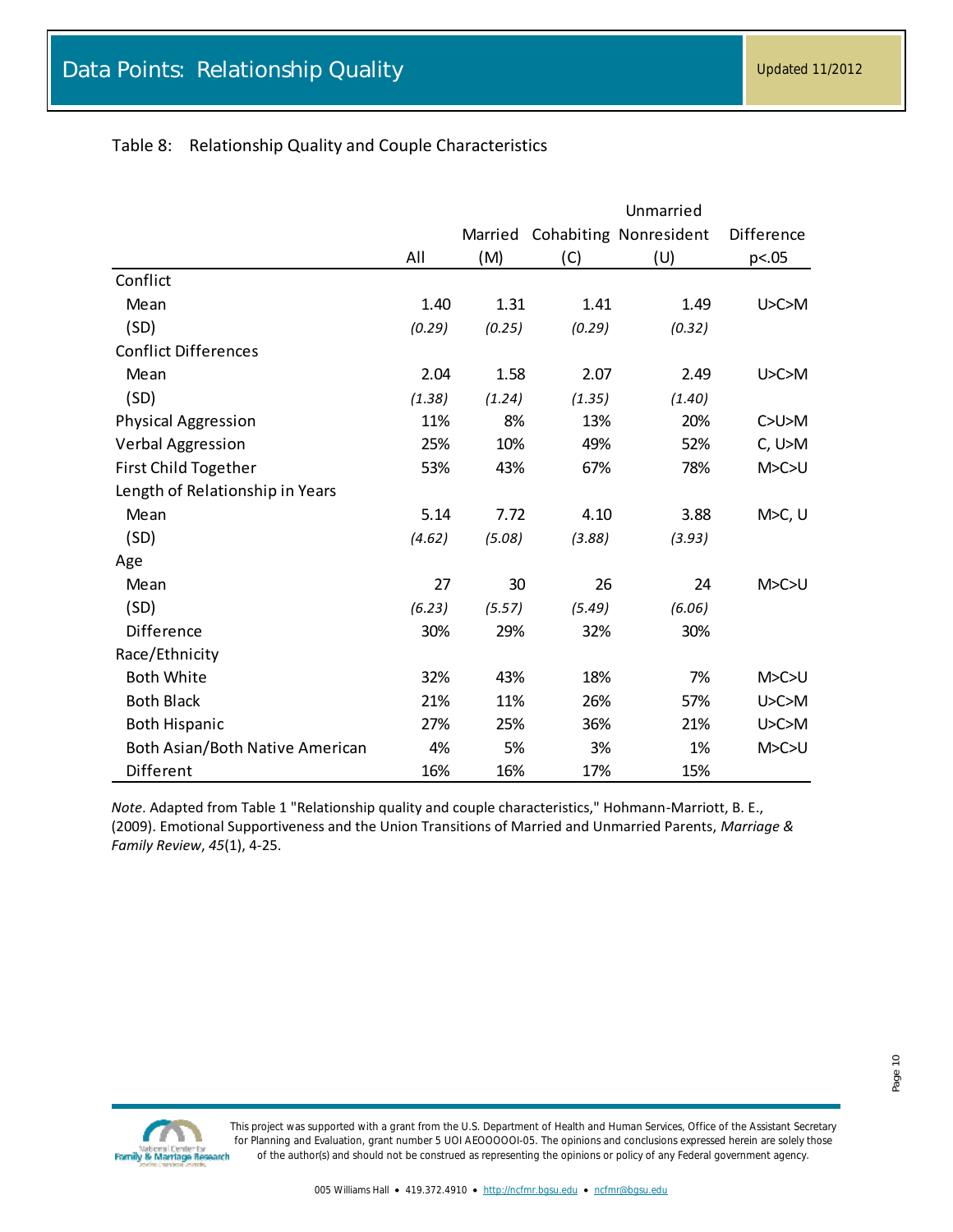|                                      | Total        | Married   | Cohabiting   |
|--------------------------------------|--------------|-----------|--------------|
|                                      | $(N=2, 249)$ | $(n=886)$ | $(n=1, 363)$ |
| Mother's race or ethnicity           |              |           |              |
| White                                | 44.03        | 55.39     | $18.41*$     |
| <b>Black</b>                         | 33.85        | 22.99     | 58.35 *      |
| Mexican American                     | 22.12        | 21.62     | 23.24        |
| <b>Mother's Characteristics</b>      |              |           |              |
| Age (years)                          | 28.12        | 29.58     | 24.83 *      |
| Parents married at age 15            | 54.42        | 62.32     | 36.59 *      |
| <b>Relationship Quality</b>          |              |           |              |
| Emotional support from father (1-3)  | 2.72         | 2.74      | 2.68         |
| Disagreement (0-6)                   | 1.74         | 1.64      | 1.94         |
| Father hits or slaps                 | 1.66         | 1.78      | $1.38*$      |
| Mothers' substance abuse             | 3.08         | 2.56      | 4.26         |
| Fathers' substance abuse             | 2.32         | 2.1       | 2.82         |
| Mothers' relationship history        |              |           |              |
| Prior marriage                       | 6.94         | 5.82      | 9.47         |
| Prior cohabitation                   | 20.93        | 18.19     | $27.09*$     |
| Parent's fertility history           |              |           |              |
| Mother has prior child               | 22.14        | 13.15     | 42.42 *      |
| Father has prior child               | 19.81        | 12.74     | $35.77*$     |
| Couple has prior child               | 52.01        | 56.39     | 42.11 *      |
| Couple has new child within 3 years  | 35.23        | 36.35     | 32.71        |
| Child conceived prior to union       | 6.53         | 4.16      | $11.85*$     |
| Relationship duration prior to birth | 3.86         | 5.78      | $2.43*$      |

<span id="page-10-0"></span>Table 9: Distribution of Independent Variables by Union Status of Parents at Child's Birth

*Note*. Weighted sampling weights by city to adjust for marital and nonmarital birth rates. Baseline values presented for all variables except the couple has a new child within 3 years. \*Cohabitors differ significantly from married at child's birth at the p<.05 level. Adapted from Table 1, "Distribution of Independent Variables by Union Statuses of Parents at Child's Birth," Osborne, C., Manning, W. D., & Smock, P. J., (2007). Married and Cohabiting Parents' Relationship Stability: A Focus on Race and Ethnicity, *Journal of Marriage & Family, 69*(5), 1345-1366.

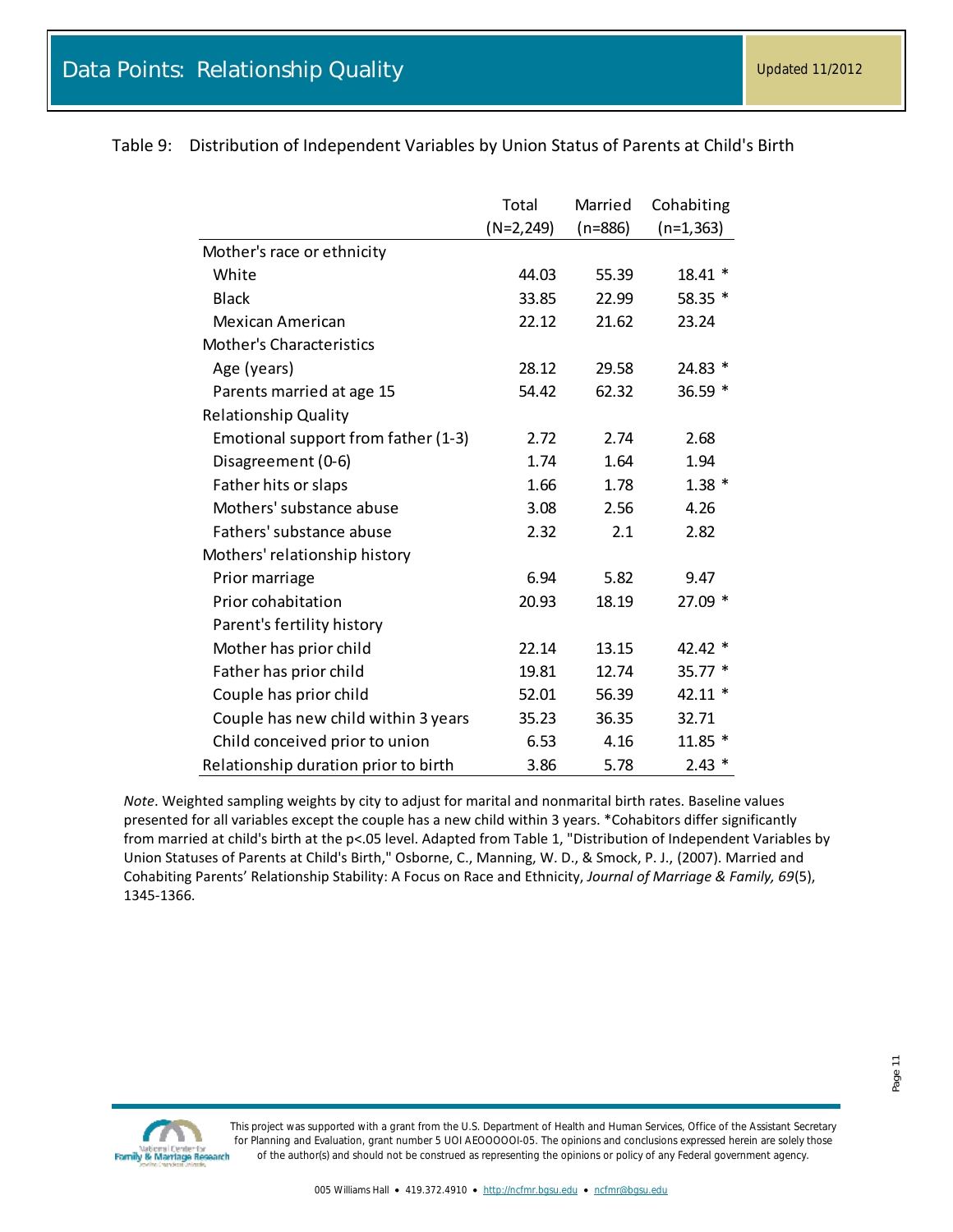### <span id="page-11-0"></span>Table 10: Means, Standard Deviations, and Effect Sizes for Parental Marital Status Comparisons

|                         | Married |      | Divorced |      | Never married |      | Married vs. | Divorced    | Married vs.  |
|-------------------------|---------|------|----------|------|---------------|------|-------------|-------------|--------------|
|                         |         |      |          |      |               |      | divorced    | vs. never   | never effect |
| Construct               | М       | SD   | M        | SD   | M             | SD   | effect size | effect size | size         |
| Relationship adjustment | 16.39   | 3.44 | 15.56    | 3.59 | 14.75         | 4.04 | $0.24$ **   | $0.21$ *    | $0.44$ ***   |
| Dedication              | 5.40    | 1.01 | 5.36     | 0.98 | 5.16          | 1.10 | 0.04        | 0.19        | $0.23$ *     |
| Negative communication  | 1.61    | 0.48 | 1.72     | 0.50 | 1.81          | 0.56 | $-0.22$ **  | $-0.17$     | $-0.38$ ***  |
| Physical aggression     | 0.39    | 0.83 | 0.38     | 0.71 | 0.67          | 1.07 | 0.01        | $-0.33$ **  | $-0.29$ **   |
| Parents a good model    | 3.69    | 1.22 | 2.06     | 1.10 | 2.50          | 1.31 | $1.41***$   | $-0.37$ **  | $0.94$ ***   |
| Parental conflict       | 2.45    | 0.72 | 3.00     | 0.79 | 2.67          | 0.84 | $-0.73$ *** | $0.4$ ***   | $-0.28$ **   |

*Note*. Effect sizes are Cohen's *d* values. Significant differences between two groups, based on *t* tests. \*p <= .05. \*\*p < .01. \*\*\*p < .001. Adapted from Table 3 "Means, Standard Deviations, and Effect Sizes for Parental Marital Status Comparisons," Rhoades, G.K., Stanley, S. Sm., Markman, H. J., & Ragan, E. P., (2012), Parents' Marital Status, Conflict, and Role Modeling: Links With Adult Romantic Relationship Quality, *Journal of Divorce & Remarriage, 53*(5), 348 - 367.

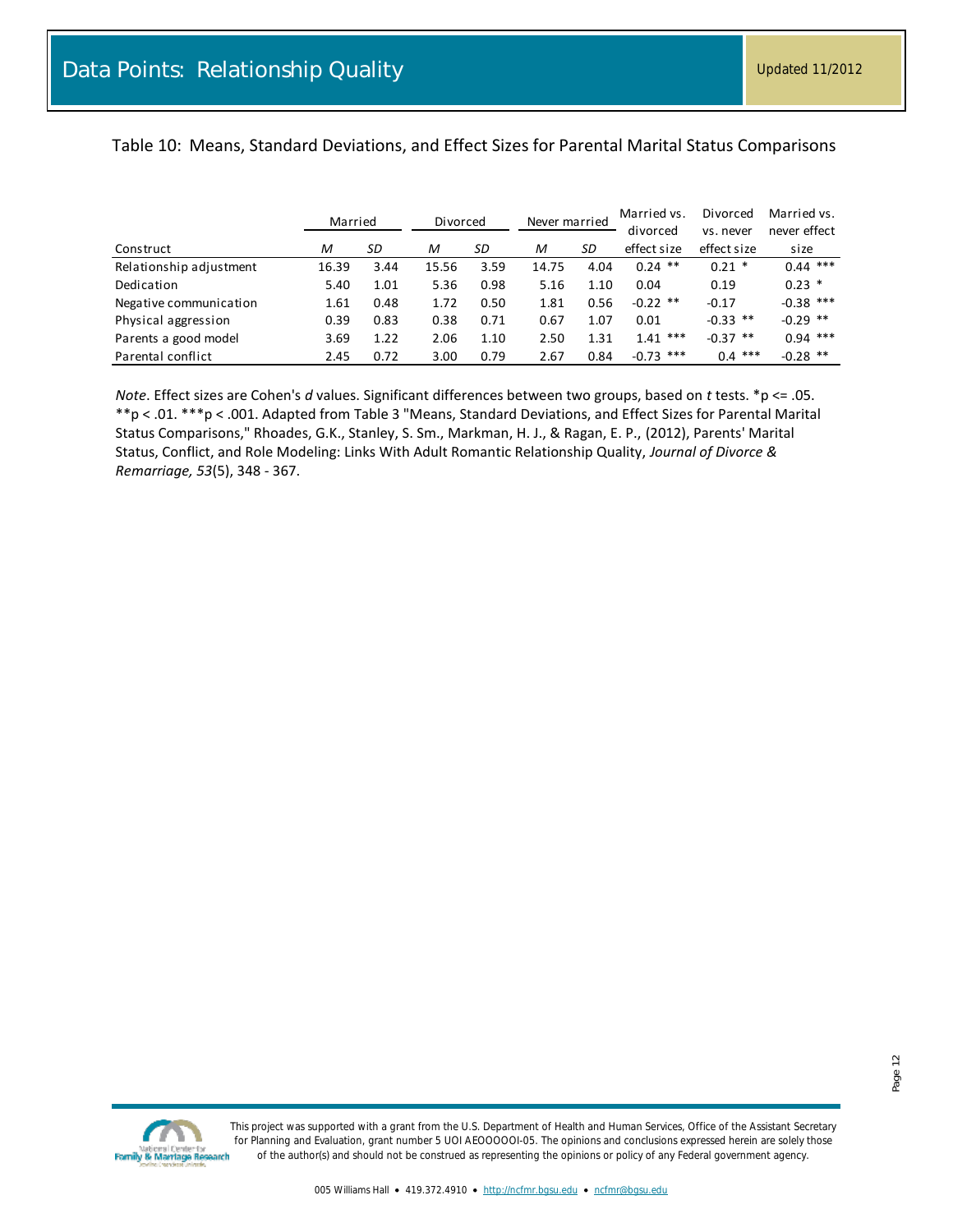

#### <span id="page-12-0"></span>Figure 1: Main Effects of Race and Gender Predicting Marital Happiness

*Note*. Zero values represent omitted category. Adapted from Table 1 "Unstandardized Parameter Estimates and Standard Errors Assessing the Effect of Sex and Race on Marital Happiness," Corra, M., Carter, S. K., Carter, J., & Knox, D. (2009). Trends in Marital Happiness by Gender and Race, 1973 to 2006. *Journal of Family Issues, 30*(10), 1379-1404.

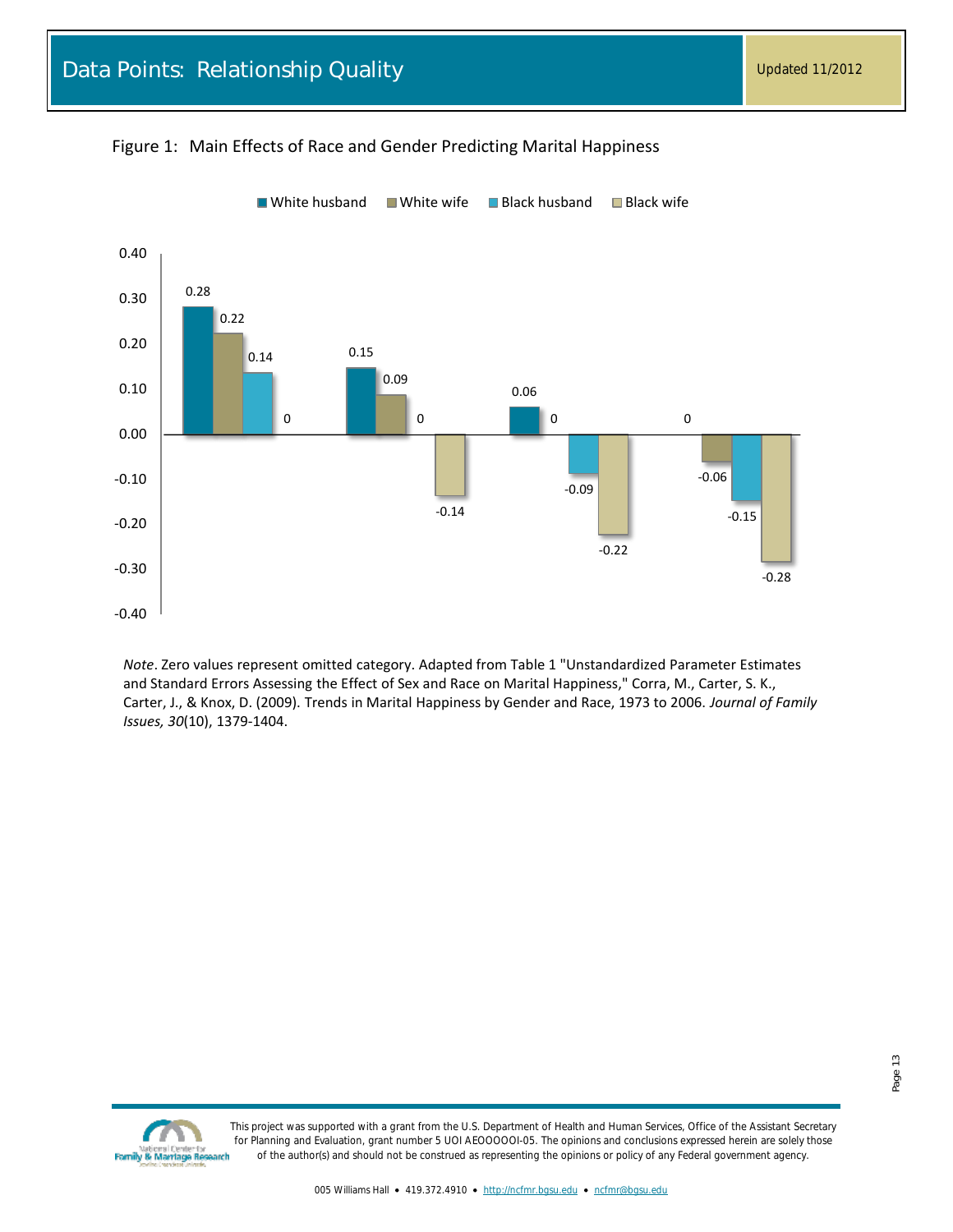

<span id="page-13-0"></span>

*Note*. Source: Created from Figure 1 "Unadjusted Marital Happiness Scores by Decade for White Husbands, White Wives, Black Husbands, and Black Wives," Corra, M., Carter, S. K., Carter, J., & Knox, D. (2009). Trends in Marital Happiness by Gender and Race, 1973 to 2006. *Journal of Family Issues, 30*(10), 1379-1404.

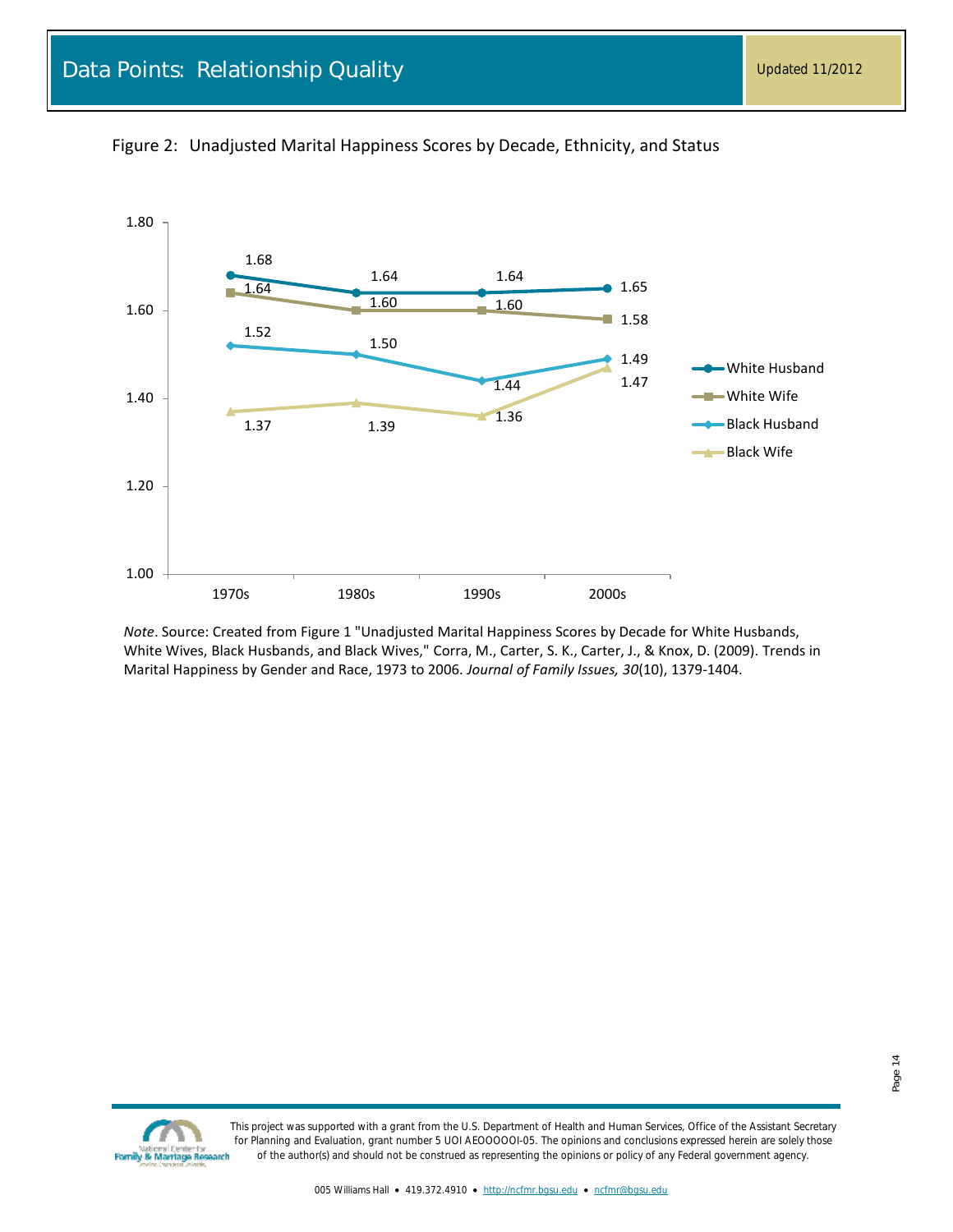<span id="page-14-0"></span>



*Note*. \*p<.05. Adapted from Table 1 "Descriptive Statistics (Means and SE or Percentages) for Variables Used in the Analyses, by Union Type," Brown, S. L., & Kawamura, S., (2010). Relationship Quality Among Cohabitors and Marrieds in Older Adulthood, *Social Science Research*, *39*(5), 777-786.

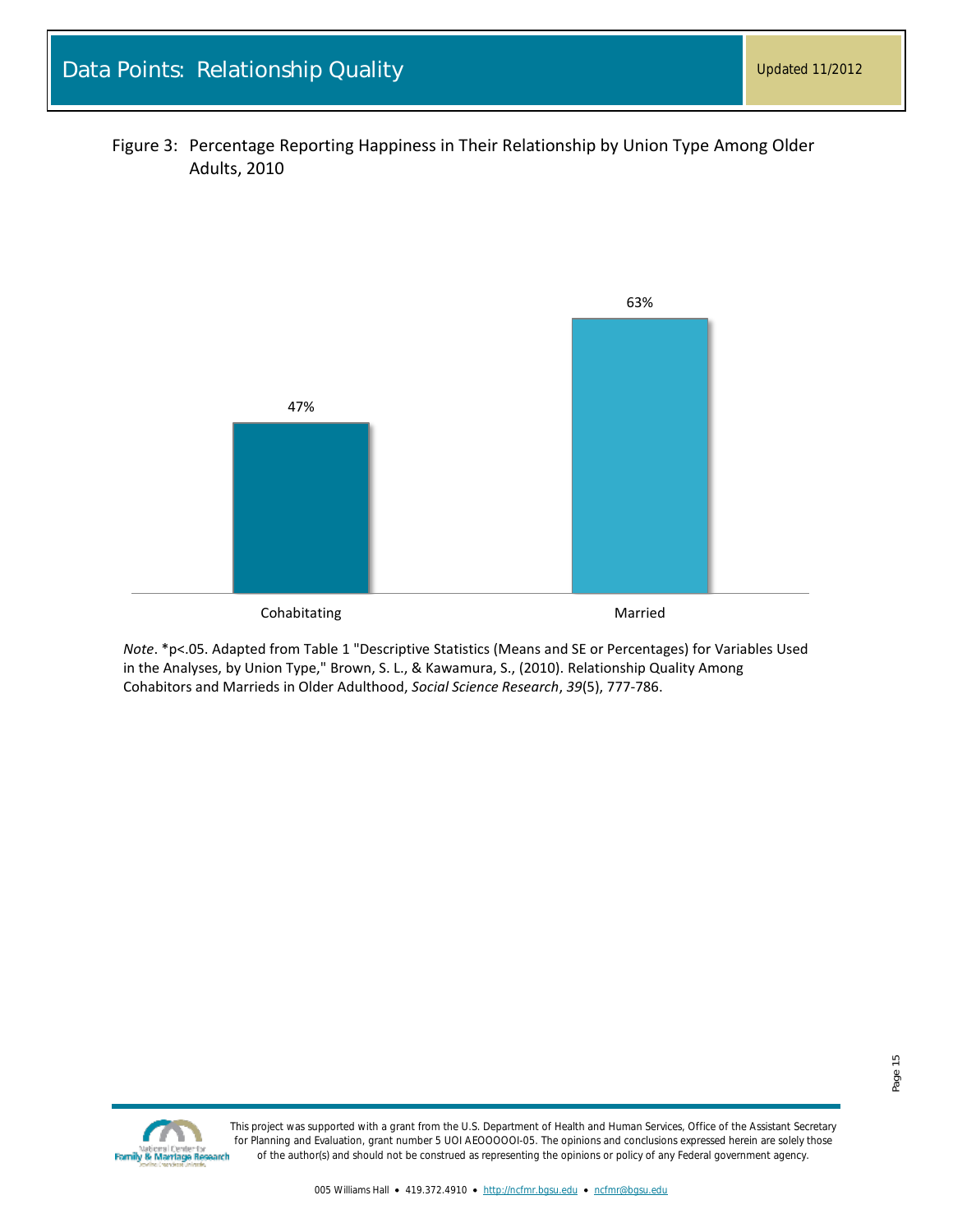<span id="page-15-0"></span>Figure 4: Percentage Reporting Partner Criticizes by Union Type Among Older Adults, 2010



*Note*. \*p<.05. Adapted from Table 1 "Descriptive Statistics (Means and SE or Percentages) for Variables Used in the Analyses, by Union Type," Brown, S. L., & Kawamura, S., (2010). Relationship Quality Among Cohabitors and Marrieds in Older Adulthood, *Social Science Research*, *39*(5), 777-786.

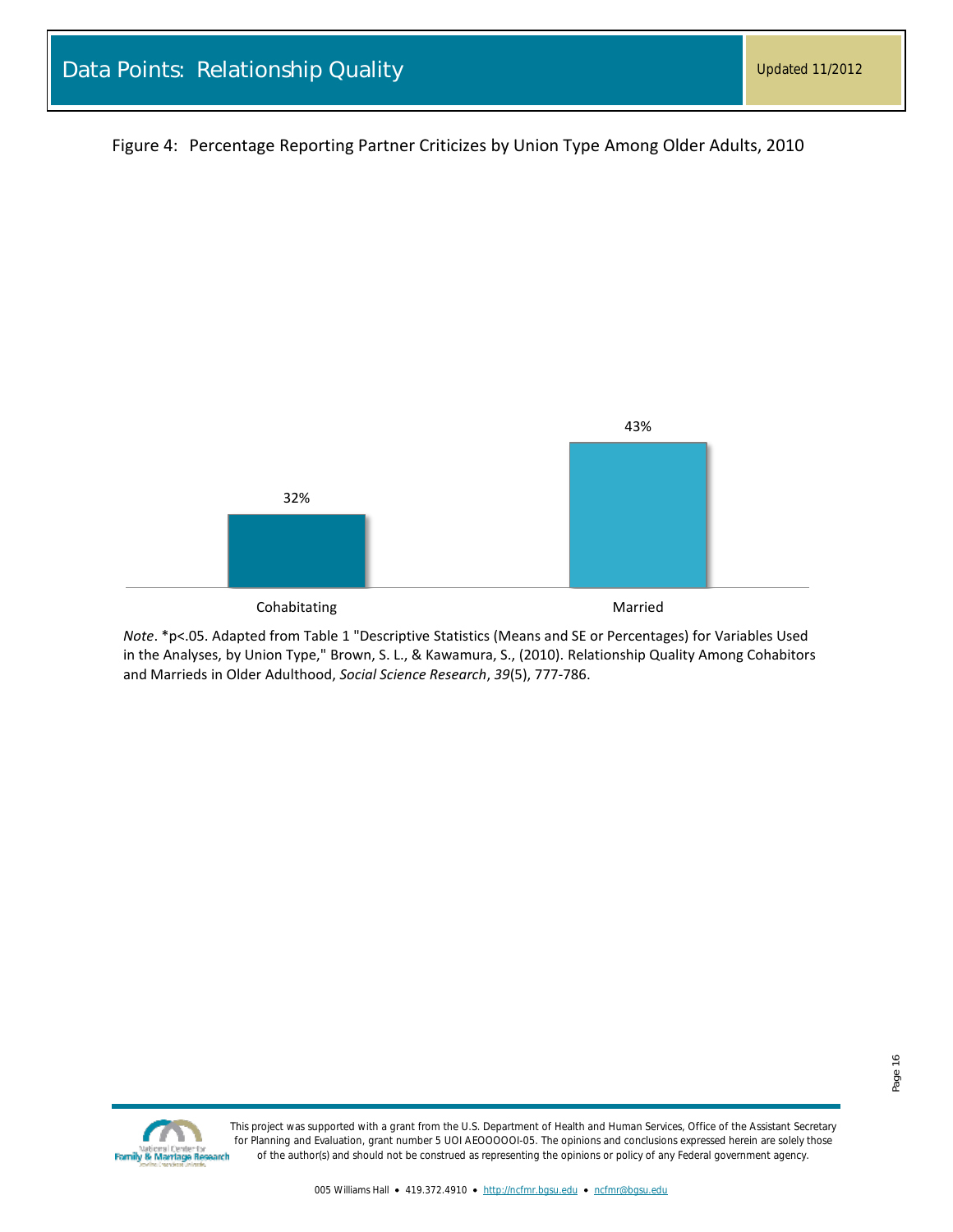<span id="page-16-0"></span>Figure 5: Percentage Reporting Partner is Demanding by Union Type Among Older Adults, 2010



*Note*. \*\*p<.01. Adapted from Table 1 "Descriptive Statistics (Means and SE or Percentages) for Variables Used in the Analyses, by Union Type," Brown, S. L., & Kawamura, S., (2010). Relationship Quality Among Cohabitors and Marrieds in Older Adulthood, *Social Science Research*, *39*(5), 777-786.

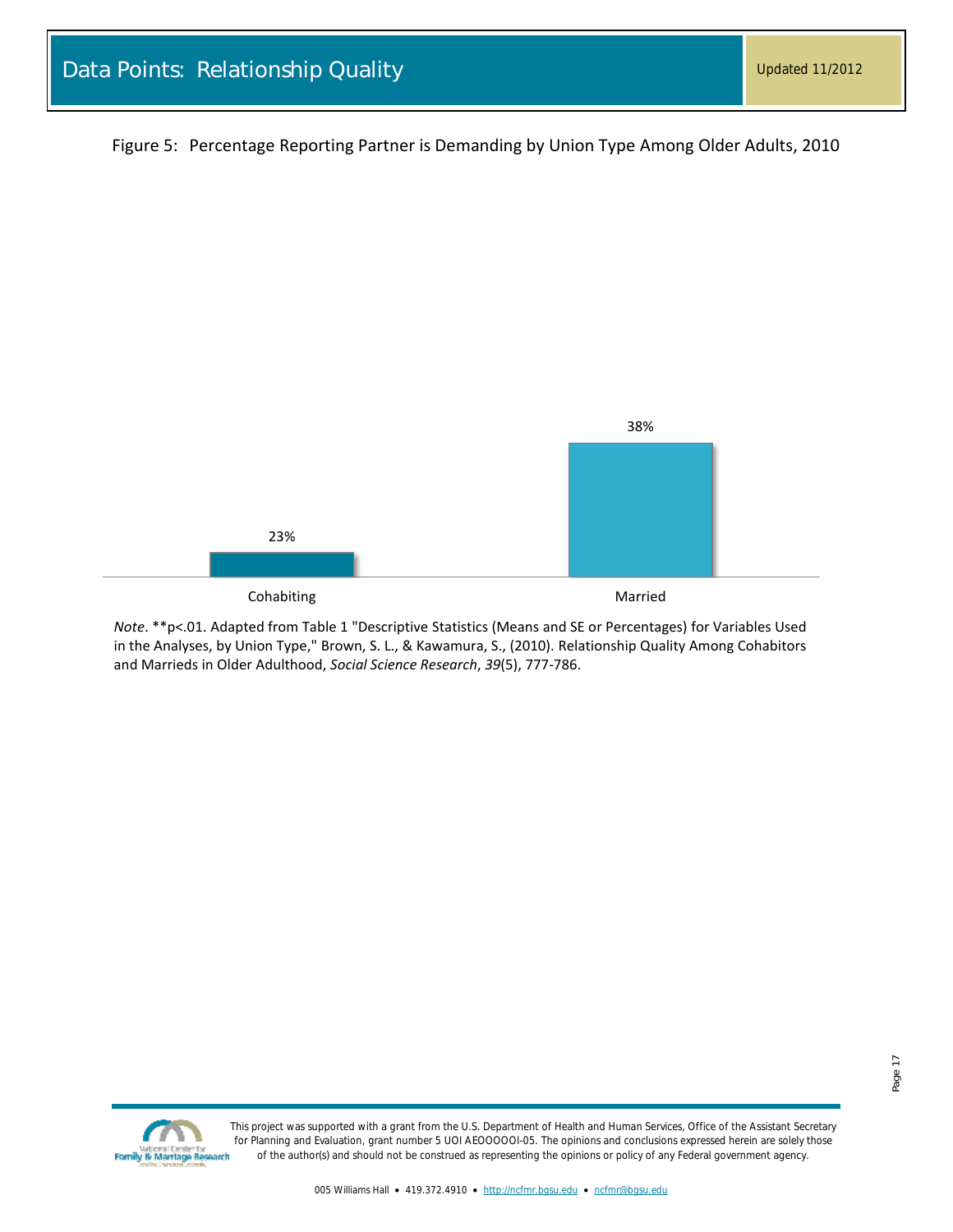<span id="page-17-0"></span>



*Note*. \*p<.05, \*\*p<.01, \*\*\*p<.001 (one-tailed tests). Adapted from Table 1"Descriptive Statistics (Means and SE or Percentages) for Variables Used in the Analyses," Brown, S. L., Sanchez, L., Nock, S. L., & Wright, J. D., (2006). Links Between Premarital Cohabitation and Subsequent Marital Quality, Stability, and Divorce: A Comparison of Covenant Versus Standard Marriages, *Social Science Research*, *35*(2), 454-470.

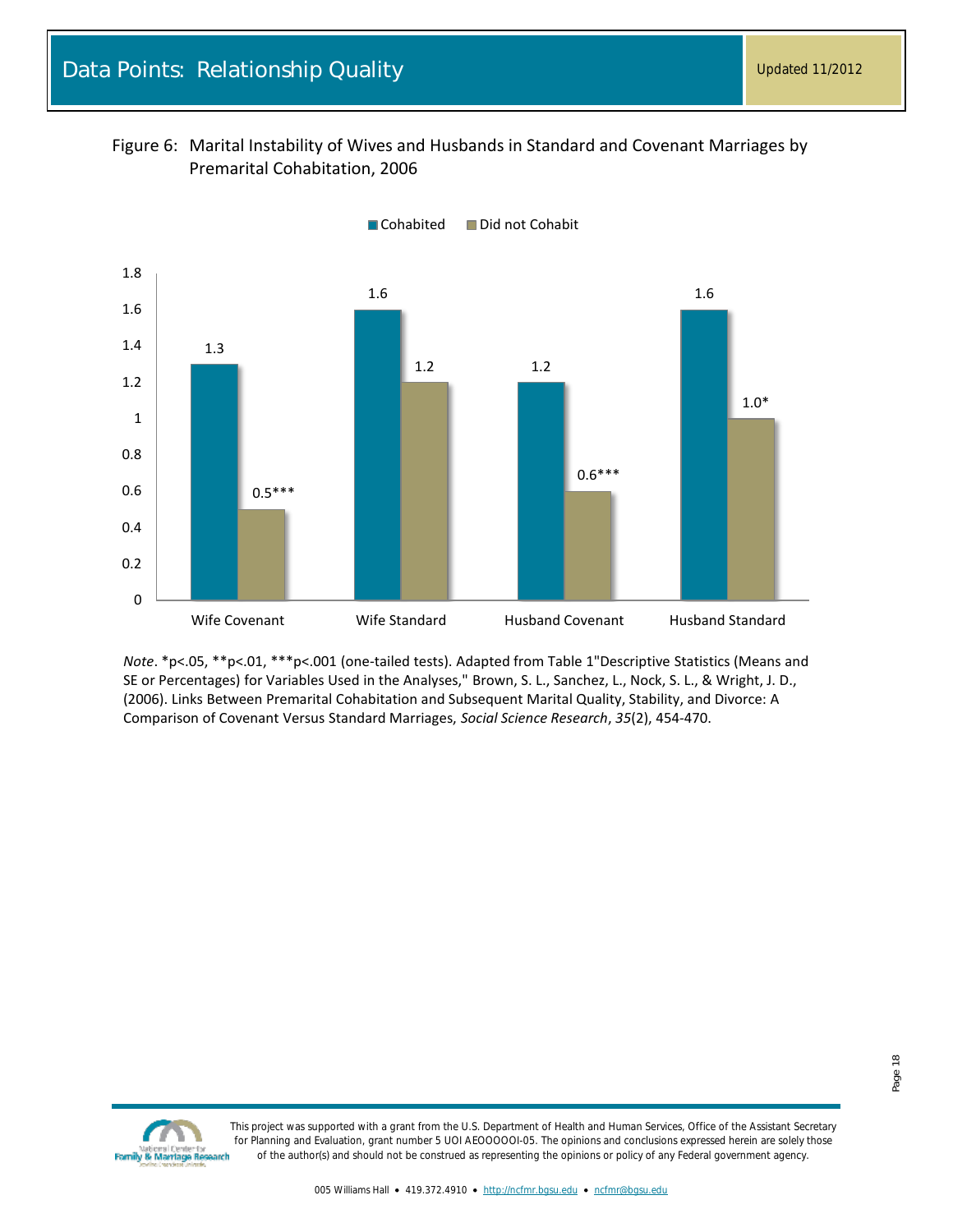<span id="page-18-0"></span>



*Note*. \*p<.05, \*\*p<.01, \*\*\*p<.001 (one-tailed tests). Adapted from Table 1 "Descriptive Statistics (Means and SE or Percentages) for Variables Used in the Analyses," Brown, S. L., Sanchez, L., Nock, S. L., & Wright, J. D., (2006). Links Between Premarital Cohabitation and Subsequent Marital Quality, Stability, and Divorce: A Comparison of Covenant Versus Standard Marriages,*Social Science Research*, *35*(2), 454-470.

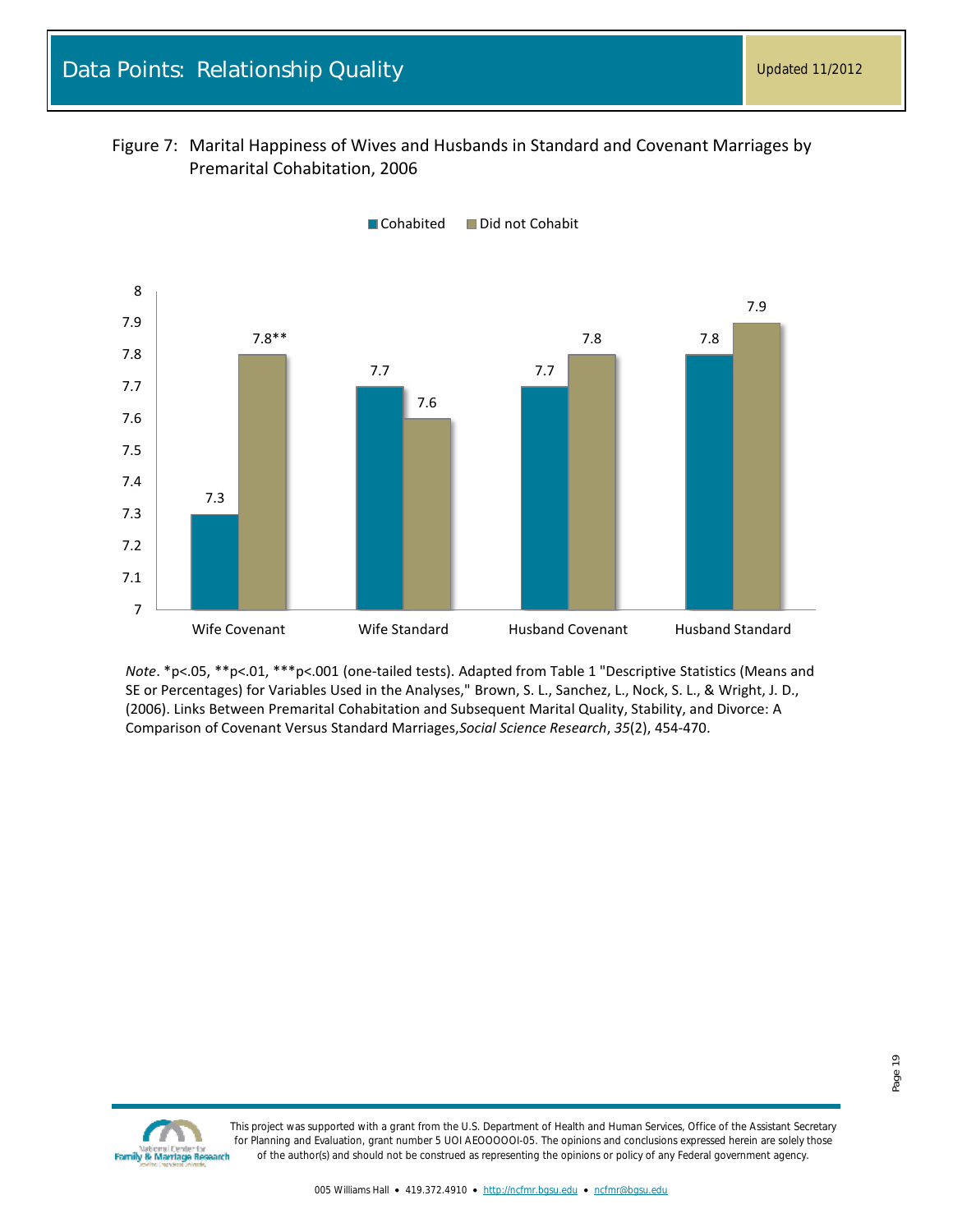

<span id="page-19-0"></span>

*Note.* Descriptive statistics are unweighted. Standard deviations are listed for continuous variables. \*Timevarying variables are averaged across all person-year observations. Adapted from Table 1 "Descriptive Characteristics of Married Women by Cohabitation and Nonmarital Birth Status (N=3,598)," Tach, L., & Halpern-Meekin, S ., (2009). How Does Premarital Cohabitation Affect Trajectories of Marital Quality?, *Journal of Marriage & Family*, *71*(2), 298-317.

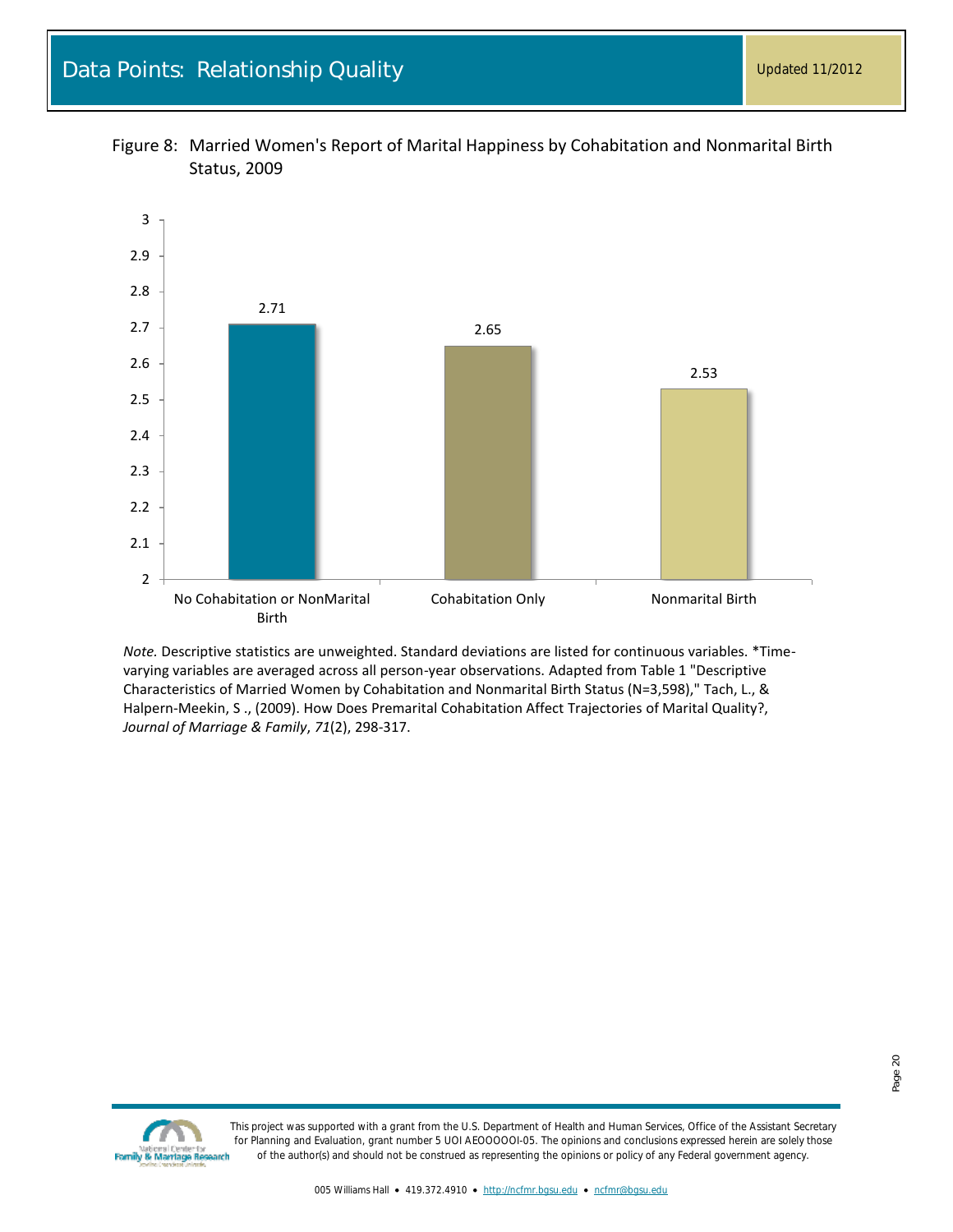

<span id="page-20-0"></span>

*Note.* Descriptive statistics are unweighted. Standard deviations are listed for continuous variables. \*Timevarying variables are averaged across all person-year observations. Adapted from Table 1 "Descriptive Characteristics of Married Women by Cohabitation and Nonmarital Birth Status (N=3,598)," Tach, L., & Halpern-Meekin, S ., (2009). How Does Premarital Cohabitation Affect Trajectories of Marital Quality?, *Journal of Marriage & Family*, *71*(2), 298-317.

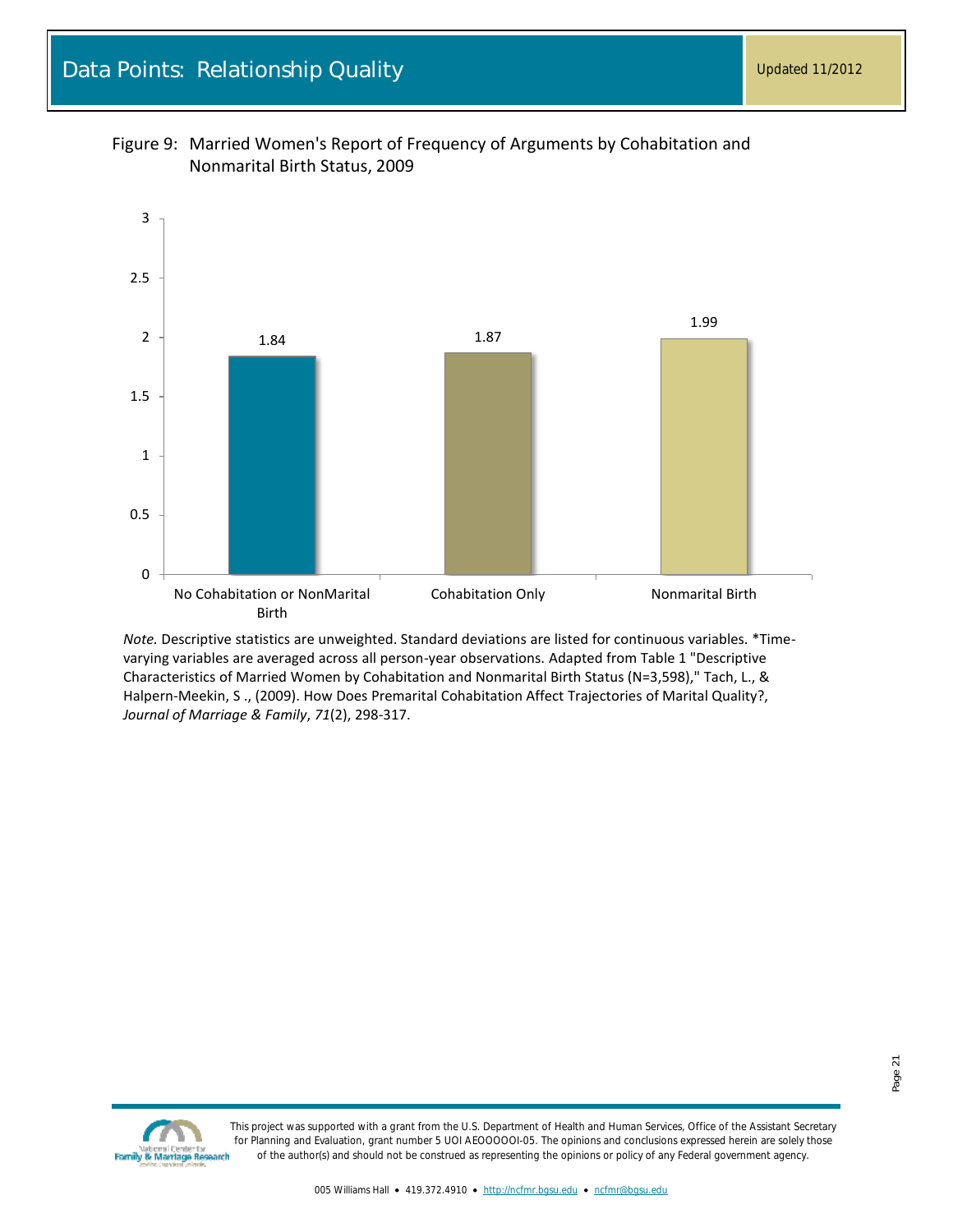

<span id="page-21-0"></span>

*Note.* Descriptive statistics are unweighted. Standard deviations are listed for continuous variables. \*Timevarying variables are averaged across all person-year observations. Adapted from Table 1 "Descriptive Characteristics of Married Women by Cohabitation and Nonmarital Birth Status (N=3,598)," Tach, L., & Halpern-Meekin, S ., (2009). How Does Premarital Cohabitation Affect Trajectories of Marital Quality?, *Journal of Marriage & Family*, *71*(2), 298-317.

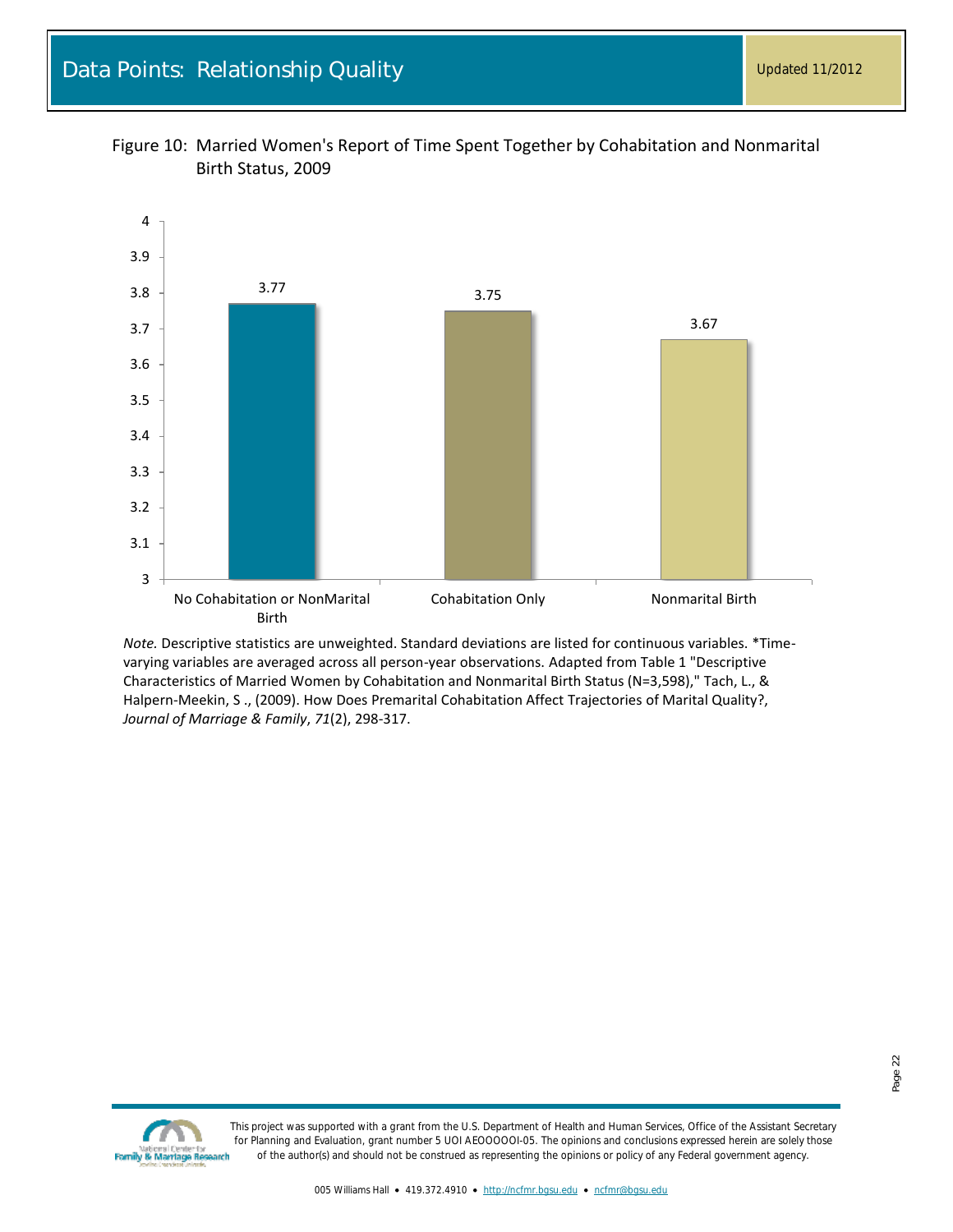<span id="page-22-0"></span>Figures 11a & 11b: Father's and Mother's Rating of Partner's Supportiveness by Ethnicity Across Couples with Veteran and Non-Veteran Fathers, 2009



*Note*. Adapted from Table 1, "Characteristics of Unmarried Couples in the Fragile Families Sample," Usdansky, M. L., London, A. S., & Wilmoth, J. M., (2009). Veteran Status, Race-Ethnicity, and Marriage Among Fragile Families, *Journal of Marriage & Family*, *71*(3), 768-786.

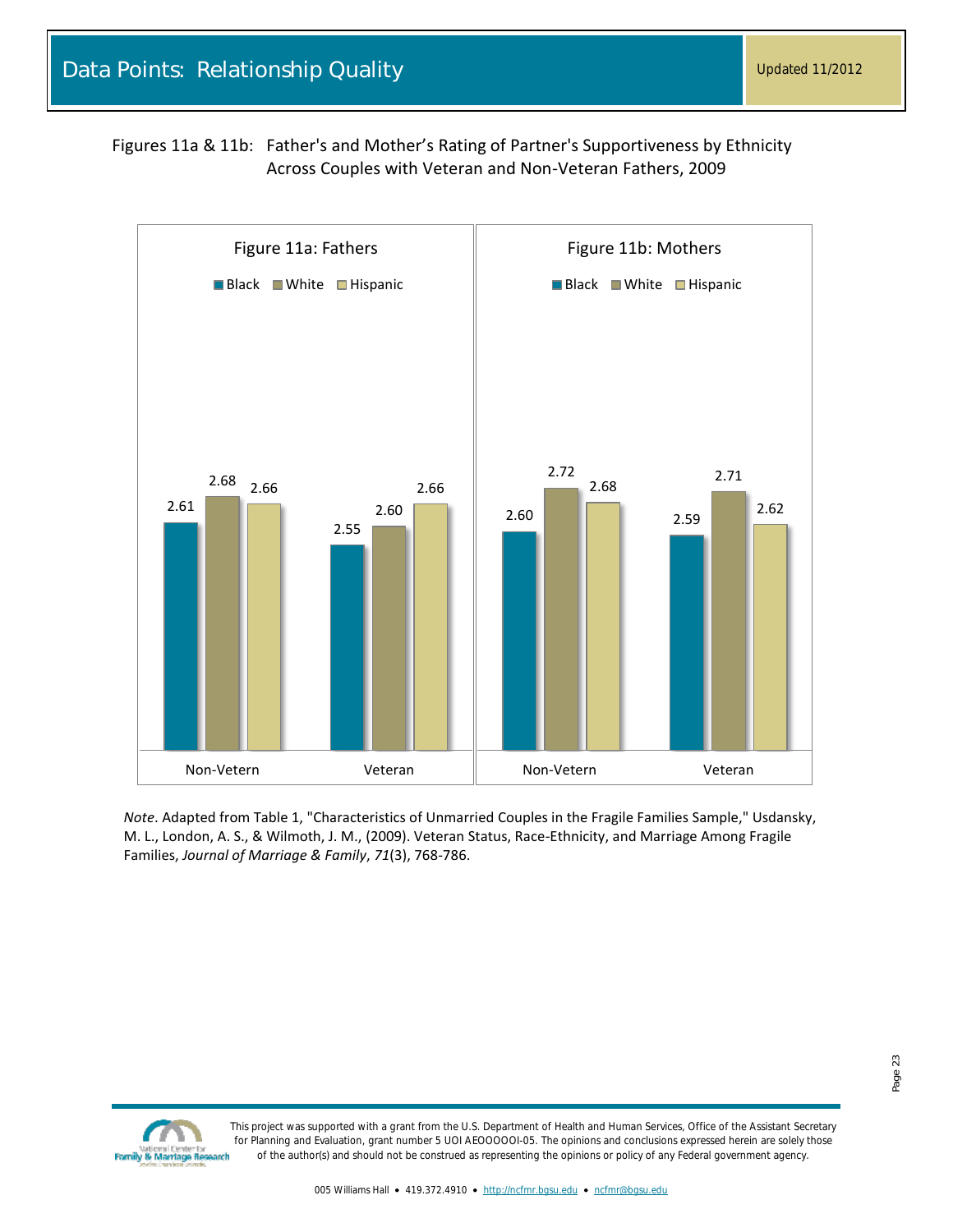<span id="page-23-0"></span>Figures 12a & 12b: Father's & Mother's Rating of Couple Conflict by Ethnicity Across Couples with Veteran and Non-Veteran Fathers, 2009



*Note*. Adapted from Table 1, "Characteristics of Unmarried Couples in the Fragile Families Sample," Usdansky, M. L., London, A. S., & Wilmoth, J. M., (2009). Veteran Status, Race-Ethnicity, and Marriage Among Fragile Families, *Journal of Marriage & Family*, *71*(3), 768-786.

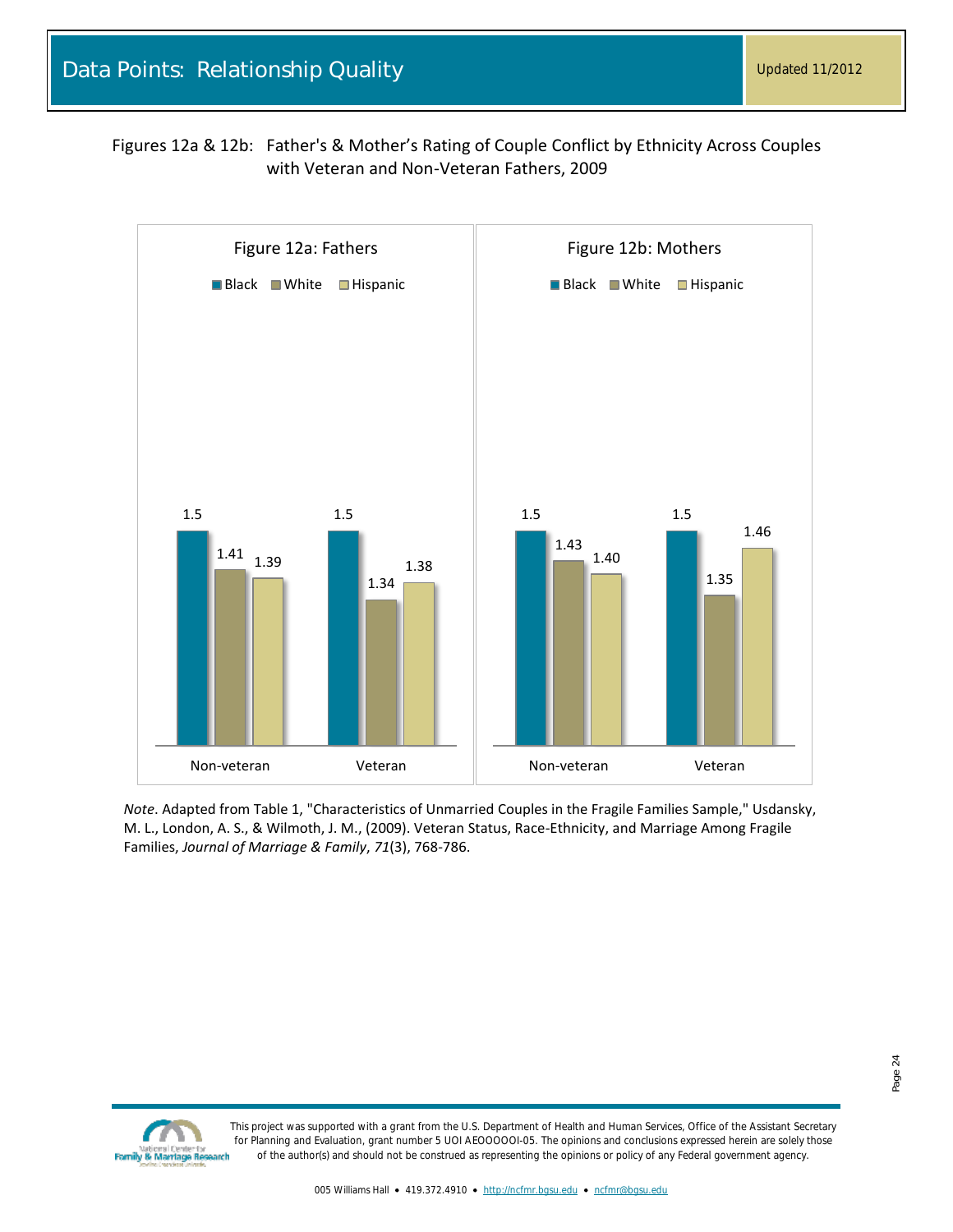

<span id="page-24-0"></span>Figure 13: Mother's Relationship Conflict by Union Status, 2011

*Note.* Weighted sample of ECLS-B 2-year coresident biological parents. Relationship conflict is measured on a scale ranging from 1-27/never-always. Differences by union status are assessed using *t* tests. Cohabiting women report significantly more conflict than all other women. Adapted from Table 1 "Partner and Relationship Characteristics by Union Status," Hohmann-Marriott, B., (2011). Coparenting and Father Involvement in Married and Unmarried Coresident Couples, *Journal of Marriage & Family*, *73*(1), 296-309.

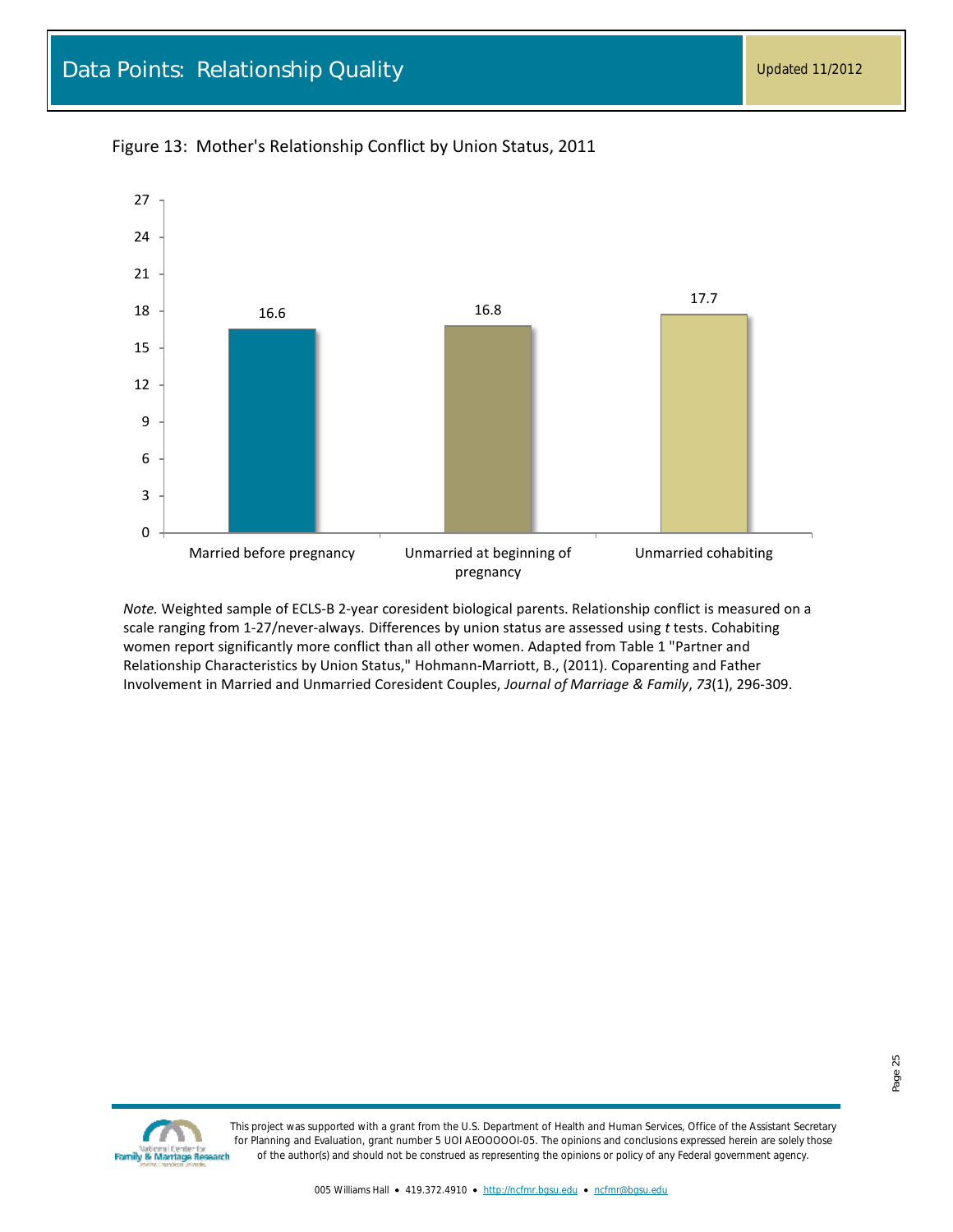#### <span id="page-25-0"></span>Figure 14: Perpetrated Violence by Gender and Union Status, 2008



*Note.* Significantly different from men, \*p<.05, \*\*p<.01, \*\*\*p<.001 (tested for dependent variables only. All analyses are corrected for the complex sampling design of the Add Health. <sub>i</sub> Significantly different from cohabitors p<.05, 2significantly different from marrieds p<.05. Adapted from Table 1 "Weighted Means and Standard Errors of All Variables by Gender and Marital Status," Brown, S. L., & Bulanda, J., (2008). Relationship Violence in Young Adulthood: A Comparison of Daters, Cohabitors, and Marrieds , *Social Science Research*, *37*(1), 73-87.

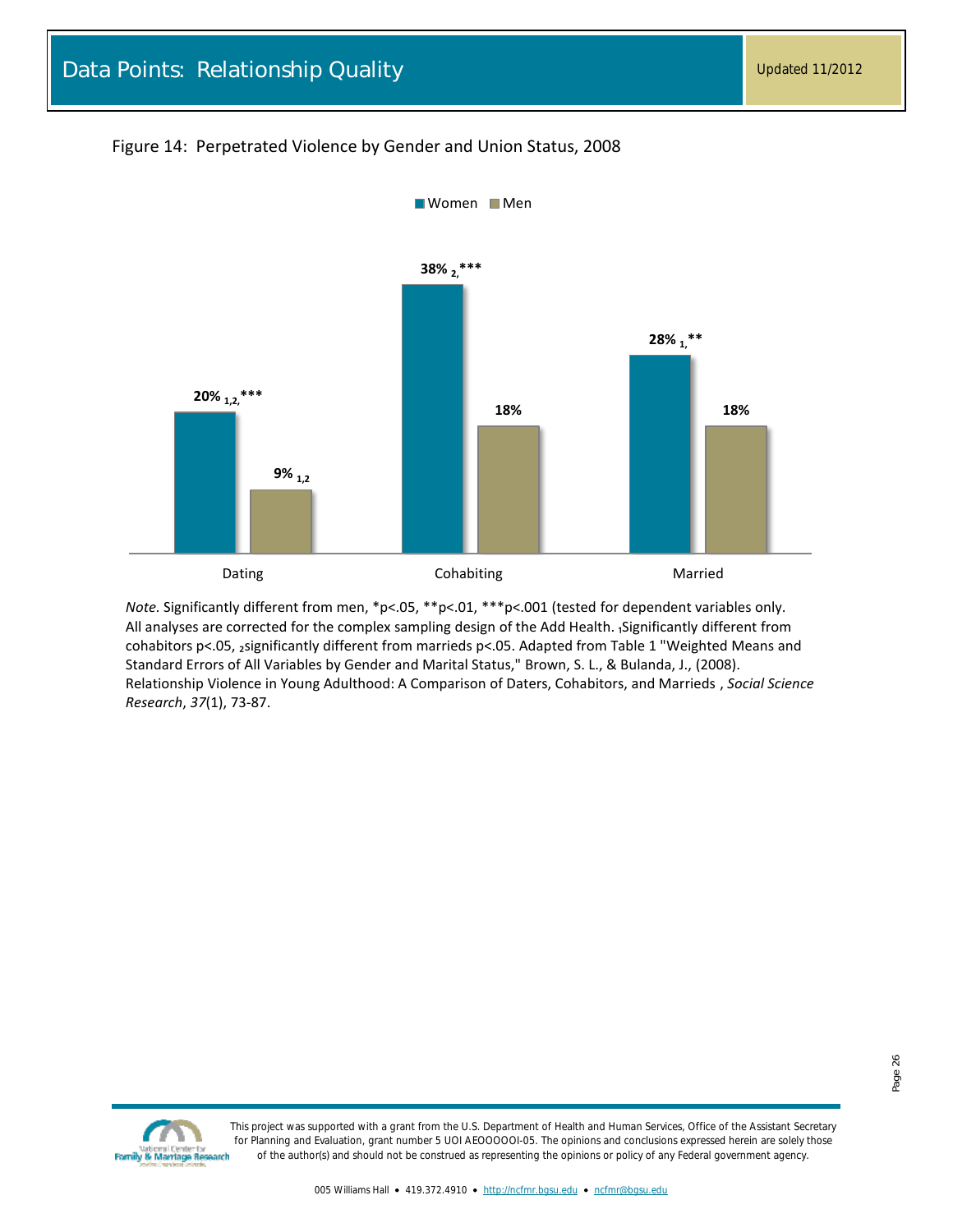### <span id="page-26-0"></span>Figure 15: Victims of Violence by Gender and Union Status, 2008



*Note.* Significantly different from men, \*p<.05, \*\*p<.01, \*\*\*p<.001 (tested for dependent variables only. All analyses are corrected for the complex sampling design of the Add Health. <sub>1</sub>Significantly different from cohabitors p<.05, 2significantly different from marrieds p<.05. Adapted from Table 1 "Weighted Means and Standard Errors of All Variables by Gender and Marital Status," Brown, S. L., & Bulanda, J., (2008). Relationship Violence in Young Adulthood: A Comparison of Daters, Cohabitors, and Marrieds, *Social Science Research*, *37*(1), 73-87.

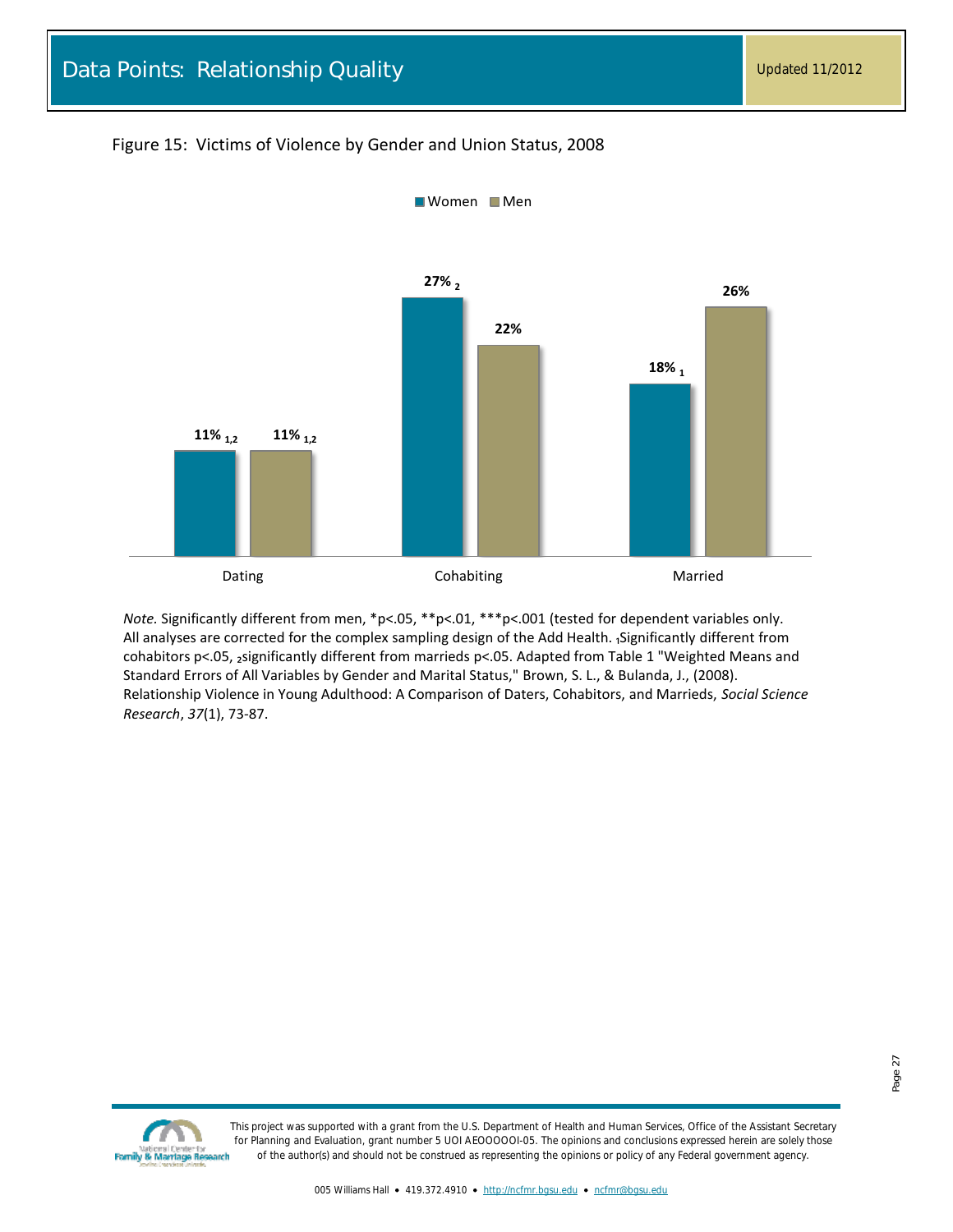#### <span id="page-27-0"></span>Figure 16: Relationship Aggression by Union Status, 2009



*Note.* Physical Aggression: unmarried-nonresident couples report significantly more than cohabiting couples and cohabiting couples report significantly more than married couples. Verbal Aggression: cohabiting couples report significantly more than unmarried-nonresident couples and unmarried-nonresident couples report significantly more than married couples. Adapted from Table 1 "Relationship Quality and Couple Characteristics," Hohmann-Marriott, B. E., (2009). Emotional Supportiveness and the Union Transitions of Married and Unmarried Parents, *Marriage & Family Review*, *45*(1), 4-25.